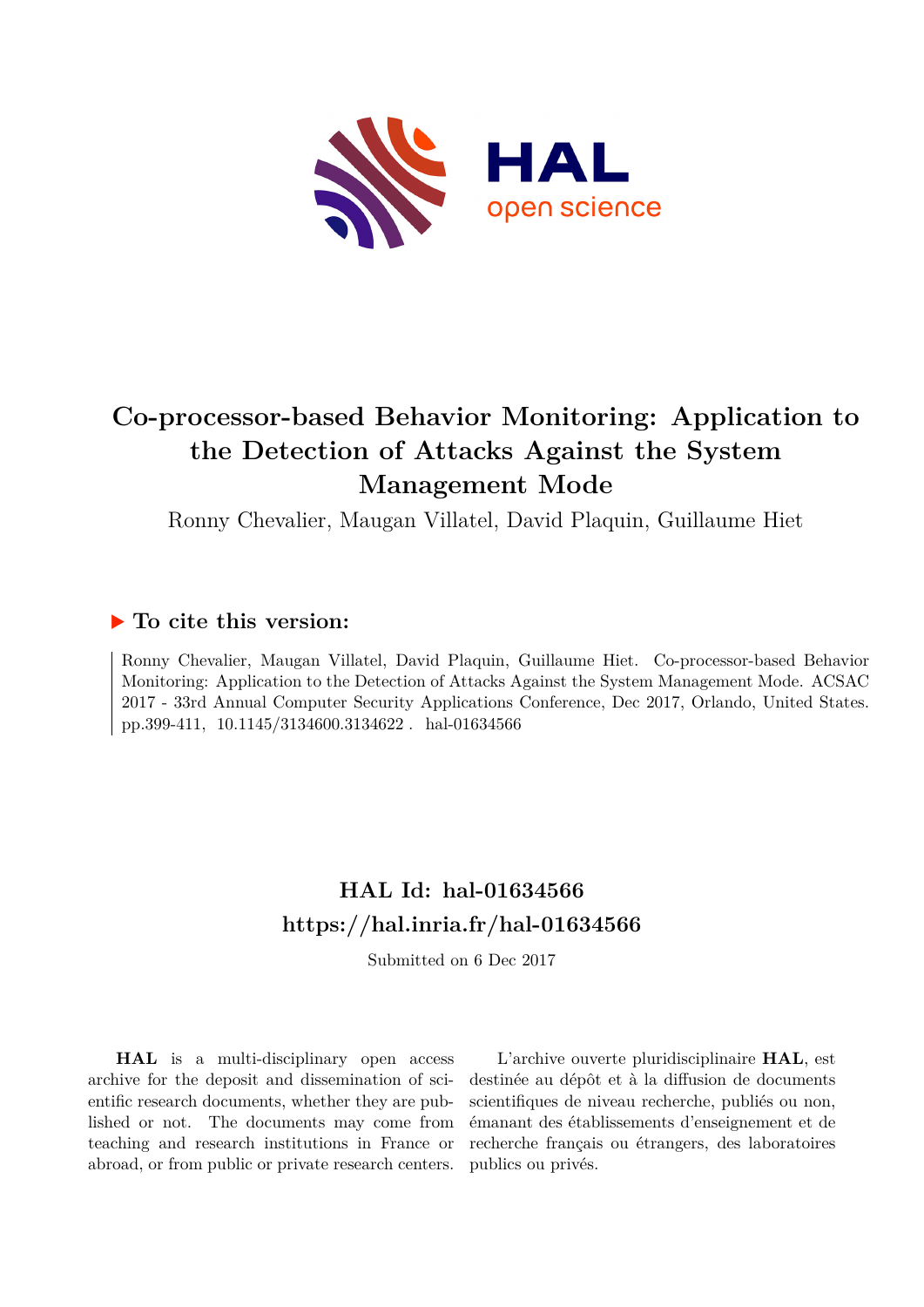## Co-processor-based Behavior Monitoring: Application to the Detection of Attacks Against the System Management Mode

Ronny Chevalier HP Labs ronny.chevalier@hp.com

David Plaquin HP Labs david.plaquin@hp.com

## ABSTRACT

Highly privileged software, such as firmware, is an attractive target for attackers. Thus, BIOS vendors use cryptographic signatures to ensure firmware integrity at boot time. Nevertheless, such protection does not prevent an attacker from exploiting vulnerabilities at runtime. To detect such attacks, we propose an event-based behavior monitoring approach that relies on an isolated co-processor. We instrument the code executed on the main CPU to send information about its behavior to the monitor. This information helps to resolve the semantic gap issue. Our approach does not depend on a specific model of the behavior nor on a specific target. We apply this approach to detect attacks targeting the System Management Mode (SMM), a highly privileged x86 execution mode executing firmware code at runtime. We model the behavior of SMM using invariants of its control-flow and relevant CPU registers (CR3 and SMBASE). We instrument two open-source firmware implementations: EDK II and coreboot. We evaluate the ability of our approach to detect state-of-the-art attacks and its runtime execution overhead by simulating an x86 system coupled with an ARM Cortex A5 co-processor. The results show that our solution detects intrusions from the state of the art, without any false positives, while remaining acceptable in terms of performance overhead in the context of the SMM (i.e., less than the 150 µs threshold defined by Intel).

## CCS CONCEPTS

• Security and privacy  $\rightarrow$  Intrusion detection systems; Systems security; Security in hardware;

## KEYWORDS

Hardware-based monitoring, firmware, SMM, co-processor, CFI

#### ACM Reference Format:

Ronny Chevalier, Maugan Villatel, David Plaquin, and Guillaume Hiet. 2017. Co-processor-based Behavior Monitoring: Application to the Detection of Attacks Against the System Management Mode. In Proceedings of ACSAC 2017. ACM, New York, NY, USA, 13 pages. [https://doi.org/10.1145/3134600.](https://doi.org/10.1145/3134600.3134622) [3134622](https://doi.org/10.1145/3134600.3134622)

 $\circledcirc$  2017 Copyright held by the owner/author(s). Publication rights licensed to Association for Computing Machinery.

ACM ISBN 978-1-4503-5345-8/17/12. . . \$15.00

<https://doi.org/10.1145/3134600.3134622>

Maugan Villatel HP Labs maugan.villatel@hp.com

Guillaume Hiet CentraleSupélec guillaume.hiet@centralesupelec.fr

## 1 INTRODUCTION

Computers often relies on low-level software, like the kernel of an Operating System (OS) or software embedded in the hardware, called firmware. Due to their early execution and their direct access to the hardware, these low-level components are highly privileged programs. Hence, any alteration to their expected behavior, malicious or not, can have dramatic consequences on the confidentiality, integrity or availability of the system.

Boot firmware, like the Basic Input/Output System (BIOS) or Unified Extensible Firmware Interface (UEFI) compliant firmware, is in charge of testing and initializing hardware components before transferring the execution to an OS. In addition to boot firmware, the platform initializes and executes runtime firmware code while the OS is running. On x86 systems, a highly privileged execution mode of the CPU, the System Management Mode (SMM) [41], executes runtime firmware code.

Any attacker that can change the original behavior of boot or runtime firmware, like skipping a verification step, can compromise the system. For this reason, tampering with the firmware is appealing for an attacker and sophisticated malware tries to infect it. Such malware is persistent, hard to detect, and does not depend on the OS installed on the platform [28, 33, 52].

Firmware code is stored on dedicated flash memory. On x86 systems, only runtime firmware code executed in SMM is allowed to modify the flash. It prevents a compromised OS from infecting the firmware. During the boot phase and before executing the OS, the boot firmware loads some code in System Management RAM (SMRAM). This code corresponds to privileged functions that will be executed in SMM. Then, the firmware locks the SMRAM and the flash (using hardware features) to prevent any modification from the OS. Furthermore, recent firmware uses cryptographic signatures during the boot process [30, 36, 67] and the update process [19] to ensure that only firmware signed by the vendor's key is updated and is executed. In addition, measurements (cryptographic hash) of all the components and configurations of the boot process can be computed and securely stored at boot time, to attest the integrity of the platform [34].

While cryptographic signatures and measurements provide code and data integrity at boot time, they do not prevent an attacker from exploiting a vulnerability in SMM at runtime [8, 27, 74]. Hence, we need ways to prevent vulnerabilities in SMM, or at least to detect intrusions exploiting such vulnerabilities.

Our work focuses on designing an event-based monitor for detecting intrusions that modify the expected behavior of the SMM

Publication rights licensed to ACM. ACM acknowledges that this contribution was authored or co-authored by an employee, contractor or affiliate of a national government. As such, the Government retains a nonexclusive, royalty-free right to publish or reproduce this article, or to allow others to do so, for Government purposes only. ACSAC 2017, December 4–8, 2017, Orlando, FL, USA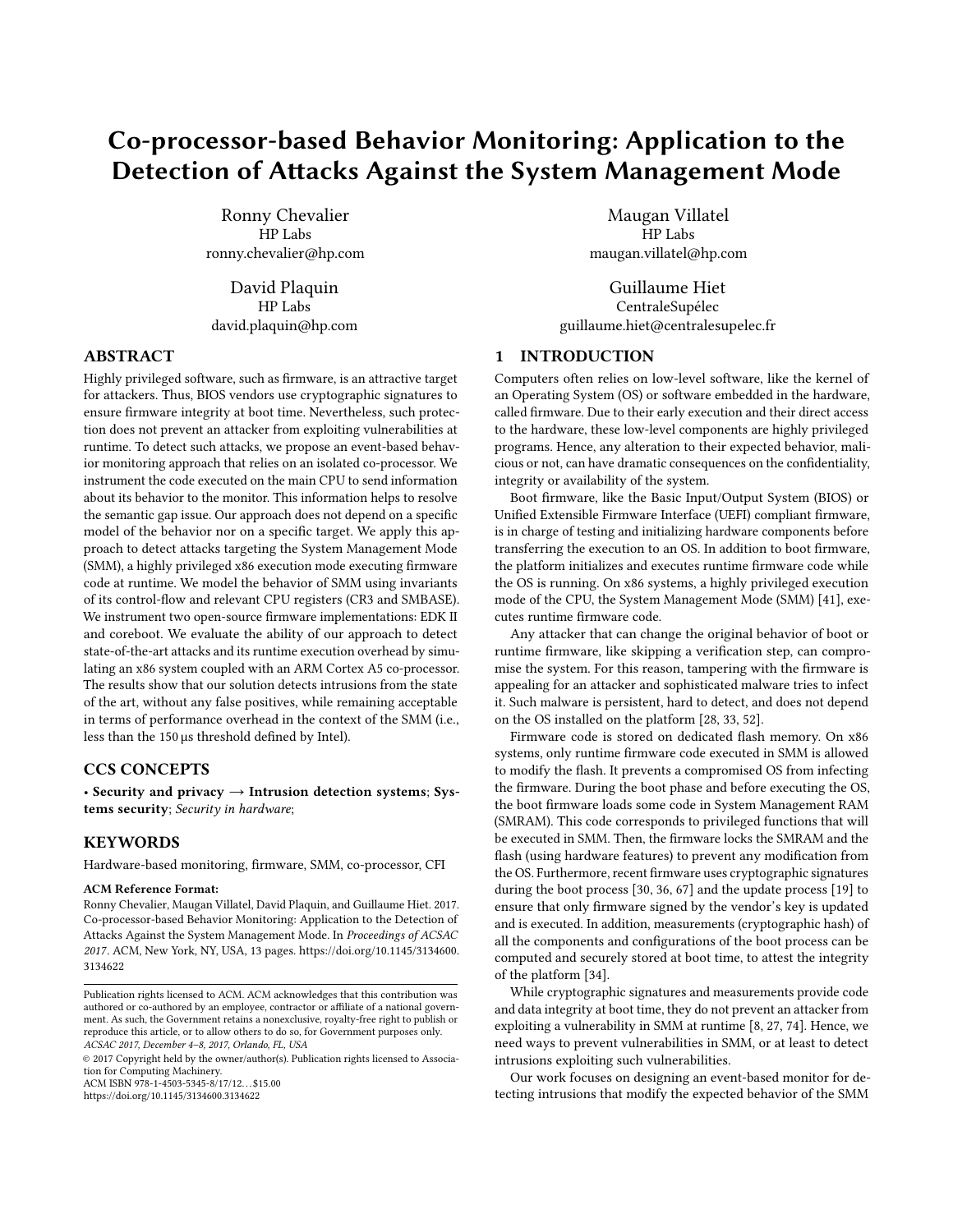code at runtime. While monitoring the behavior of SMM is our primary goal, ensuring the integrity of the monitor itself is critical to prevent an attacker from evading detection. Thus, we isolate the monitor from the monitored component (i.e., the target) by using a co-processor.

A common issue affecting hardware-based approaches that rely on an isolated monitor is the semantic gap between the monitor and the target [48, 55, 63]. Such semantic gap issue occurs when the monitor only has a partial view of the target state. For example, if the monitor gets a snapshot of the physical memory without knowing virtual to physical mapping (e.g., CR3 register value on x86) it cannot reconstruct accurately the memory layout of the target. Our monitor addresses this issue by leveraging a communication channel that allows the target to send any information required to bridge this semantic gap. We enforce the communication of information relevant to the detection method via an instrumentation phase. In addition, we ensure that the attacker cannot forge messages without first being detected.

Our detection approach relies on a model of the expected behavior of the monitored component, while any significant deviation from this behavior is flagged as illegal. We chose an anomaly-based approach as we aim to detect exploits of unknown vulnerabilities.

In summary, our approach consists in detecting malicious behavior of a target program executed on a main CPU. The detection is implemented in a monitor executed on an isolated co-processor. We also instrument the target code to enforce the communication between the target and the monitor at runtime.

This approach can be applied to monitor various low level software, such as SMM or ARM TrustZone secure world [4], which have the following properties: expose primitives called infrequently by upper layers and perform minimal computation per primitive. Moreover, different detection approaches could be used. While generic, such approach introduces multiple challenges (e.g., the overhead involved by the communication, the provenance of the messages, or the integrity of the code added by the instrumentation phase). In this paper, we focus on the detection of attacks targeting the SMM code as a use case and show how we tackled these challenges. We enforce Control-Flow Integrity (CFI) [1, 14, 16, 59, 62, 71, 72, 80] and monitor the integrity of relevant CPU registers (CR3 and SMBASE) to illustrate the feasibility of our approach.

Our contributions are the following:

- We propose a new approach using an event-based monitor targeting low-level software (§ 2).
- We study the applicability of our approach using CFI to detect attacks against SMM runtime firmware code (§ 5).
- We develop a prototype implementing our approach.
- We evaluate our approach in terms of detection capability and performance overhead on real-world firmware widely used in the industry (§ 6).

This paper is structured as follows. First, in § 2, we provide an overview of our generic approach. Then, in § 3, we give a brief background on CFI and SMM. We detail the threat model associated with this use case in § 4. We describe the design and implementation of our prototype in § 5. In § 6, we evaluate our approach. In § 7, we compare our approach with related work. Finally, we conclude and propose some future work in § 8.

#### 2 APPROACH OVERVIEW & REQUIREMENTS

In this section, we describe the generic concepts and requirements of our event-based behavior monitoring approach. As explained in § 1, such concepts could be used to monitor different targets and could rely on different detection approaches. We detail in § 5 one possible implementation of this generic approach to detect runtime attacks on SMM code using CFI.

Our approach, illustrated in Figure 1, relies on three key components, which we detail in the following subsections: a co-processor, a communication channel, and an instrumentation step. The coprocessor isolates the monitor from the target. The target uses the communication channel to give more precise information about its behavior to the monitor. The instrumentation step enforces the communication.



Figure 1: High-level overview of the approach

### 2.1 Co-processor

The integrity of the monitor is crucial, because it is a trusted component that we rely on to detect intrusions in our system. The monitor could also be used to start remediation strategies and restore the system to a safe state. If the attacker compromised our monitor, we could not trust the detection nor the remediation.

When the target and the monitor share the same resources (e.g., CPU or memory), it gives the attacker a wide attack surface. Thus, it is necessary to isolate the monitor from the target. Modern CPUs provide hardware isolation features (e.g., SMM or ARM TrustZone [4]) reducing the attack surface. However, if one wants to monitor the code executed in such environment, the monitor itself cannot benefit from these isolation features.

In our approach, we use a co-processor to execute the monitor. Such co-processor has its own execution environment and memory. Thus, the attacker cannot directly access this dedicated memory even if the target has been compromised. The attacker could only influence the behavior of the monitor via the communication channel, which becomes the only remaining attack surface. The simplicity of such an interface, however, makes it harder to find vulnerabilities and to attack the monitor. Such design reduces the attack surface.

In the following subsection, we discuss the requirements for our communication channel.

#### 2.2 Communication with the monitor

Being isolated from the target, the monitor cannot retrieve entirely the execution context of the target. Thus, there is a semantic gap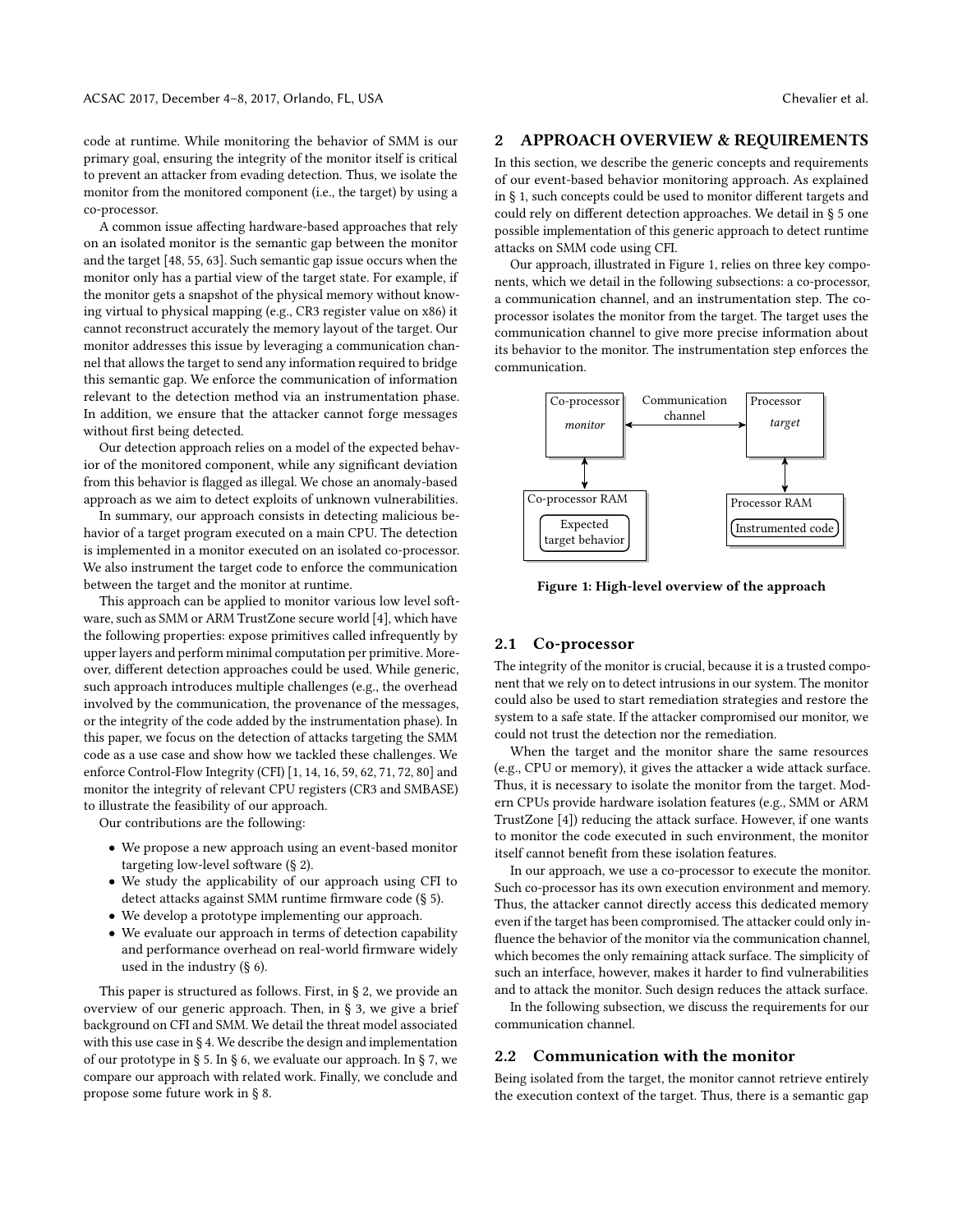between the current behavior of the target and what the monitor, executed on the co-processor, can infer about this behavior [7, 43]. For example, the monitor does not have sufficient information to infer the virtual to physical address mapping, nor the execution path taken at any point in time.

We introduce a communication channel between the monitor and the target. It allows the target to send messages to the monitor. Different types of information could be sent using this communication channel such as the content of a variable in memory, the content of a register, or the address of a variable. The nature of such information depends on the detection approaches implemented on the monitor, providing flexibility in our approach.

The communication channel is the only remaining attack vector against the monitor. Thus, how the monitor processes the messages and how the target sends them are an important part of the security of the approach. To this end, we require the following properties:

- (CC1) Message integrity If a message is sent to the monitor, it cannot be removed or modified. Otherwise, an attacker could compromise the target and then modify or delete the messages before they are processed by the monitor to hide the intrusion.
- (CC2) Chronological order Messages are retrieved by the monitor in the order of their emission. Otherwise, an attacker could rearrange the order to evade the detection.
- (CC3) Exclusive access The instrumented code has exclusive access to the communication channel. Otherwise, an attacker could forge messages faking a legitimate behavior.
- (CC4) Low latency Sending a message should be fast (e.g., sub-microsecond), because low-level components need to minimize the time spent performing their task to avoid impacting higher-level components and the user experience.

#### 2.3 Instrumentation of the target

We enforce the communication from the target to the monitor by adding the communication code during an instrumentation step. This instrumentation step can be performed during the compilation or by rewriting the executable binary code.

Our approach relies on this enforcement, as should an attacker tamper with the instrumentation, the monitor would get inaccurate context of the behavior of the target making avoiding detection possible. Thus, the integrity of the instrumentation (i.e., the communication code of the target) is crucial. To this end, we require the following properties:

- (I1) Boot time integrity The code and data at boot time are genuine and cannot be tampered with by the attacker.
- (I2) Runtime code integrity The code cannot be modified by the attacker at runtime.

#### 3 BACKGROUND

In this section, we provide an overview on control-flow hijacking and CFI. Then, we give some background regarding the SMM.

#### 3.1 Control Flow Integrity (CFI)

Widely used defense mechanisms such as non-executable data and non-writable executable code impede attackers in their ability to exploit low-level vulnerabilities. Nevertheless, if an attacker managed to modify an instruction pointer due to a vulnerability, then program execution would be compromised. For example, in an x86 architecture, programs store the return address of function calls on the stack. An attacker could exploit a buffer overflow to overwrite the return address with an arbitrary one that redirect the execution flow. Code-reuse attacks, such as Return-Oriented Programming (ROP) [66] or Jump-Oriented Programming (JOP) [11, 17], use indirect branch instructions (i.e., indirect call to a function, return from a function and indirect jump) to chain together short instruction sequences of the existing code to perform arbitrary computations.

The enforcement of a policy over the control-flow can prevent such attack. This defense mechanism, called Control-Flow Integrity (CFI), enforces integrity properties for each indirect branch where the control-flow transfer is determined at runtime. It ensures that a given execution of a program follows only paths defined by a Control-Flow Graph (CFG). This graph represents all the legitimate paths that the program can follow. The CFG needs to be defined ahead of time and it can be computed via source code analysis [1], binary analysis [80], or execution profiling [76].

A typical way to enforce CFI is by instrumenting the code, e.g., during the compilation phase. This inlined-based approach adds runtime checks before each indirect branch [1, 71, 72]. If the address is not within a finite set of allowed targets, the program stops.

A fined-grained CFI combines a shadow call stack (i.e., an independent protected stack that only stores return addresses) and a precise CFG (i.e., a CFG with a small approximation regarding indirect branches) to enforce CFI on all indirect control transfers.

Some implementations [31, 80] sacrifice security over performance by building a less precise CFI. They either focus on protecting the backward-edge on the CFG (e.g., with a shadow call stack) or on protecting the forward-edge (e.g., indirect calls). Davi and Monrose [25] demonstrated that such implementations, called coarse-grained CFI, fail to protect against control-flow hijacking. Carlini et al. [16] also raised awareness on this issue by consolidating the argument that without stack integrity (i.e., without using a shadow call stack), CFI is insecure.

Our solution uses a type-based CFI inspired by the work of Niu and Tan [59] and Tice et al. [71]. We implement a shadow call stack and verify that each indirect call branches to a function with an expected type signature known at compile time (more details in § 5).

## 3.2 System Management Mode (SMM)

SMM [41] is a highly privileged execution mode of x86 processors. It provides the ability to implement OS-independent functions (e.g., advanced power management, secure firmware update, or configuration of UEFI secure boot variables) [41, 77]. The particularity of the SMM is that it provides a separate execution environment, invisible to the OS. The code and data used in SMM are stored in a hardware-protected memory region only accessible in SMM, called SMRAM. SMM is entered by generating a System Management Interrupt (SMI), which is a hardware interrupt. Software can also make the hardware trigger an SMI.

Access to the SMRAM depends on the configuration of the memory controller, done by the firmware during the boot. Once all the necessary code and data have been loaded in SMRAM, the firmware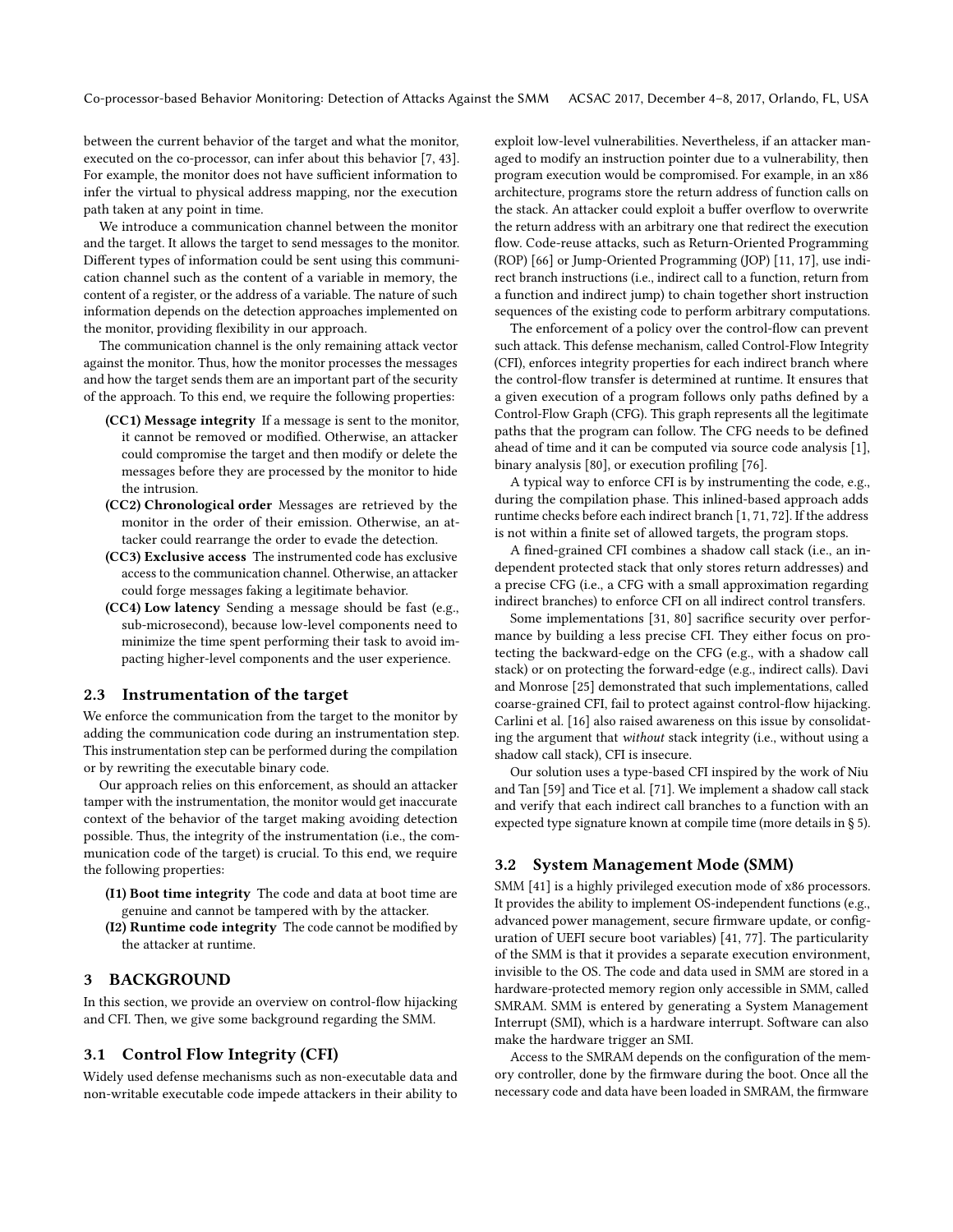locks the memory region so that it can only be accessed by code running in SMM, thus preventing an OS from accessing it. In addition, only the code executed in SMM can modify the firmware stored into flash to prevent malware, executing with kernel privileges, from overwriting the firmware and becoming persistent.

The particularity of an SMI is that it makes all the CPU cores enter SMM. It is non-maskable and non-reentrant. Hence, this interrupt must be processed as fast as possible, since the OS is paused during the handling of an SMI.

Despite hardware-based protection of the SMRAM, several attacks [8, 12, 20, 27, 60, 61, 65, 74, 75] were publicly disclosed. These attacks are proof-of-concepts that attackers could use to perform arbitrary code execution in SMM, once the SMRAM has been locked.

Cache poisoning. Two research teams [27, 74] independently discovered cache poisoning attacks in SMM. Since the cache is shared between all the execution modes of the CPU, the attack consists in marking the SMRAM region to be cacheable with a write-back strategy. Then, the attacker stores in the cache malicious instructions. After that, once an SMI is triggered, the processor fetches the instructions from the cache. Thus, the processor executes the malicious instructions of the attacker instead of the legitimate code stored in SMRAM. The solution is to separate the cache between non-SMM and SMM executions. This vulnerability has been fixed by adding a special-purpose register. Such register can only be modified in SMM and decides the cache strategy of the SMRAM.

Insecure call. Multiple firmware implementations [20] used call instructions to jump to code segments outside of the SMRAM. An attacker with kernel-level privileges can easily modify this code. These vulnerabilities have been fixed by forbidding the processor to execute instructions located outside of the SMRAM while in SMM.

Other vulnerabilities due to indirect calls [61, 75] allow attackers to perform code-reuse attacks against the SMM code. Such attacks are usually prevented by patching these vulnerabilities. Our approach can detect code-reuse attacks in general without requiring patching.

Unchecked data. Some SMI handlers rely on data provided by the OS (i.e., controlled by the attacker). If they do not sanitize such data, the attacker can influence the behavior of the SMM.

For example, pointer vulnerabilities in an SMI handler can lead to arbitrary write into SMRAM [8, 60, 65]. It can occur because the SMI handler writes data into a buffer located at an address controlled by the attacker. For example, such address can be provided thanks to a register that could have been modified by the attacker. Bulygin et al. [12] also demonstrated a similar attack by modifying the Base Address Registers (BAR) used to communicate with PCI devices.

It is the responsibility of SMI handlers to verify that the data given or controlled by the OS is valid. For example, they should check that the address of the communication buffer is not pointing into the SMRAM, and that the BARs point to valid addresses (i.e., not in RAM or SMRAM).

#### 4 THREAT MODEL AND ASSUMPTIONS

As explained previously, the SMM is the last bastion of firmware security. It is the only mode that allows write access to the flash storage of the firmware, and its execution is invisible to the OS, thus a perfect place to hide malware [28]. In addition, it allows the attacker to perform actions that cannot be realized with kernel privileges. For example, if the attacker wants to remain persistent or modify security configurations (e.g., disable secure boot).

Every time a vulnerability related to the SMM has been reported it has been patched. Firmware, however, is not updated frequently [45]. Moreover, in practice, vendors typically use thirdparty code to build their firmware making code review and vulnerability management more difficult.

Hence, we assume that the attacker will find a vulnerability, but exploitation of such vulnerability implies a deviation from the expected behavior of the SMM code. Thus, our approach focuses on monitoring its behavior. Such anomaly-based approach is not limited to the detection of well-known attacks, but can also detect the exploitation of unreported (zero-day) vulnerabilities.

We assume that the code during the boot process is legitimate and that no attack is performed during that phase until the SMRAM is locked. Such an assumption is reasonable with the use of existing security mechanisms for recent firmware such as:

- An immutable hardware root of trust to verify that the boot firmware has a valid cryptographic signature from the vendor before its execution [36, 67],
- Cryptographic signatures during the update process [19],
- A Trusted Platform Module (TPM) chip to measure all the components of the boot process at boot time [34].

These mechanisms provide us with code and data integrity at boot time (I1, a requirement stated in § 2.3). In addition, since recent firmware use page tables [73] in SMM we can enable write protection [78, 79] and assume code integrity at runtime (I2).

Another key assumption is that the attacker cannot send messages in lieu of SMM without being detected. First, by design, messages cannot be sent by other components than the CPU and among the messages sent by the CPU only those sent in SMM are processed by the monitor (see § 5.3.2). Second, we assume that there is no vulnerability in SMM code that can be exploited by an attacker to forge messages without altering the control flow. Since any attempt to alter the control flow results in the emission of a message describing an invalid control flow (see § 5.4.1), the attacker cannot forge messages without first being detected.

Finally, we do not consider an attacker trying to impede the availability of the system (denial of service) by flooding the communication channel. The attacker already has sufficiently high privileges to perform a denial of service (e.g., shutdown the machine). We model such an attacker with the following capabilities:

- Complete control over the OS or the hypervisor, meaning that the attacker already found vulnerabilities that elevate its privileges to kernel-level or hypervisor-level,
- Complete control over the memory, except the SMRAM, which is protected,
- Cannot exploit hardware vulnerabilities (e.g., cache poisoning attacks [27, 74] or bypassing SMRAM protection),
- Can trigger as many SMIs as necessary,
- Can exploit a memory corruption issue in an SMI handler.

This threat model is close to those used in the different attacks described in § 3.2 (except for the cache poisoning attack).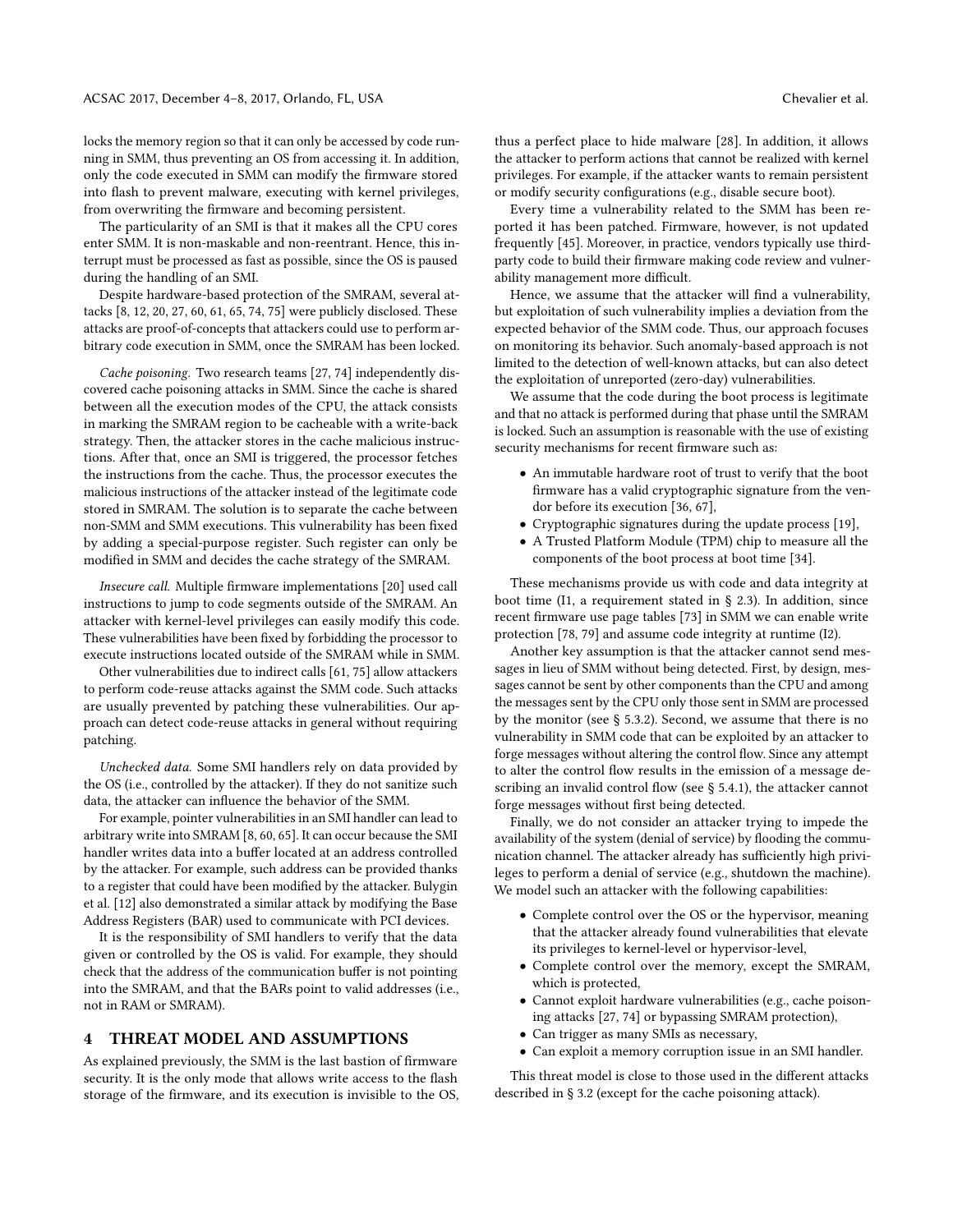Co-processor-based Behavior Monitoring: Detection of Attacks Against the SMM ACSAC 2017, December 4–8, 2017, Orlando, FL, USA

## 5 SMM BEHAVIOR MONITORING

We apply our generic approach to monitor the behavior of the SMM code using CFI and by ensuring the integrity of relevant x86 CPU registers. The design of our solution is illustrated in Figure 2. In this figure, straight arrows represent the steps taken during runtime and dashed arrows the steps taken during the instrumentation phase (compilation time). We describe our implementation in more details in the following subsections.



Figure 2: High-level overview of the implementation

#### 5.1 Detection method

5.1.1 CFI. We enforce a CFI policy, because it is suited to detect attacks on low-level vulnerabilities that often appears in code written in C. Our monitor, executed on the co-processor, verifies that the control-flow information sent by the target is valid.

The monitor implements a type-based CFI inspired by the work of Niu and Tan [59] and Tice et al. [71]. It ensures that the address used in an indirect call matches the address of a function having an expected type signature known at compile time. For example, the call site  $s$ ->func(s, 1, "abc") is an indirect call where func has int  $(*func)$  (struct foo\*, int, char \*) as a type signature. Thus, the monitor ensures that the address of func used at that call site always points to a function having the same signature. In addition, the monitor implements a shadow call stack to ensure the integrity of return addresses on the stack.

A type-based CFI over-approximates the set of expected pointers with all functions with the same type signature. In practice, type-based CFI gives small equivalence classes [14] where one equivalence class contains all the possible targets for one call site. An alternative could be to use a points-to analysis such as the work from Lattner et al. [47]. This type of analysis can sometimes give precise results (i.e., the complete set of pointers). However, in practice, as shown by Evans et al. [29], such analysis often fails to give the accurate set of pointers resulting in large equivalent classes such as all the available functions in the program.

Finally, our approach isolates the detection logic, the model of the behavior, and the data structures (e.g., shadow call stack and indirect call mappings) with the use of an isolated co-processor. It prevents attackers from tampering with it. Thus, we provide

a more robust CFI using external monitoring in comparison to inlined-based CFI [1].

5.1.2 CPU registers integrity. In addition to a CFI policy, the monitor ensures the integrity of relevant x86 CPU registers in SMM. It stores expected values in its memory at boot time and verifies the values sent by the target at runtime.

When entering SMM, the main CPU stores its context in the save state area, and restores it when exiting [41]. The location of the SMRAM, called the SMBASE, is saved in the save state area. The processor uses the SMBASE every time an SMI is triggered to jump to the SMM entry point. Hence, it is possible for an SMI handler to modify the SMBASE in the save state area, and the next time an SMI is triggered, the processor will use the new SMBASE. Such behavior is genuine at boot time to relocate the SMRAM to another location in RAM. At runtime, however, there is no valid reason to do this. If an attacker manages to change the SMBASE, it results in arbitrary code execution when the next SMI is triggered. Therefore, the monitor ensures that the SMBASE value does not change between SMIs at runtime.

In addition, the monitor ensures the integrity of MMU-related registers, like CR3 (i.e., an x86 register holding the physical address of the page directory). Such register is an interesting target for attackers [43]. Thus, protecting its integrity is needed since recent firmware enable protected mode and use page tables [73, 78, 79]. These registers are reset at the beginning of each SMI with a value stored in memory. Such value is not supposed to change at runtime. If an attacker succeeds in modifying this value stored in memory, then the corresponding register is under the control of the attacker at the beginning of the next SMI.

#### 5.2 Co-processor

We take inspiration from the AMD Secure Processor, also known as the Platform Security Processor (PSP) [3], and the Apple Secure Enclave Processor (SEP) [56]. Both are used as a security processor to perform sensitive tasks and handle sensitive data (e.g., cryptographic keys). In those solutions, the main CPU cannot directly access the memory of the co-processor. It only asks the co-processor to perform security-sensitive tasks via a communication channel.

The PSP is an ARM Cortex A5 and the SEP is an ARM Cortex A7. Such processors are similar, they are both 32 bit ARMv7 with in-order execution and 8-stage pipeline. The main difference is that the A5 is single-issue and the A7 is partial dual-issue.

In our implementation, we chose a similar design and we use an ARM Cortex A5 co-processor to execute our monitor. It gives us the isolation needed and enough processing power to process the messages for our use case.

We implemented our monitor with approximately 1300 lines of Rust [57], a safe system programming language.

## 5.3 Communication channel

In this subsection, we look at how existing co-processors communicate with the main CPU and explain why they do not fit our requirements. Then, we describe how we design our communication mechanism to fulfill the properties we defined in § 2.2.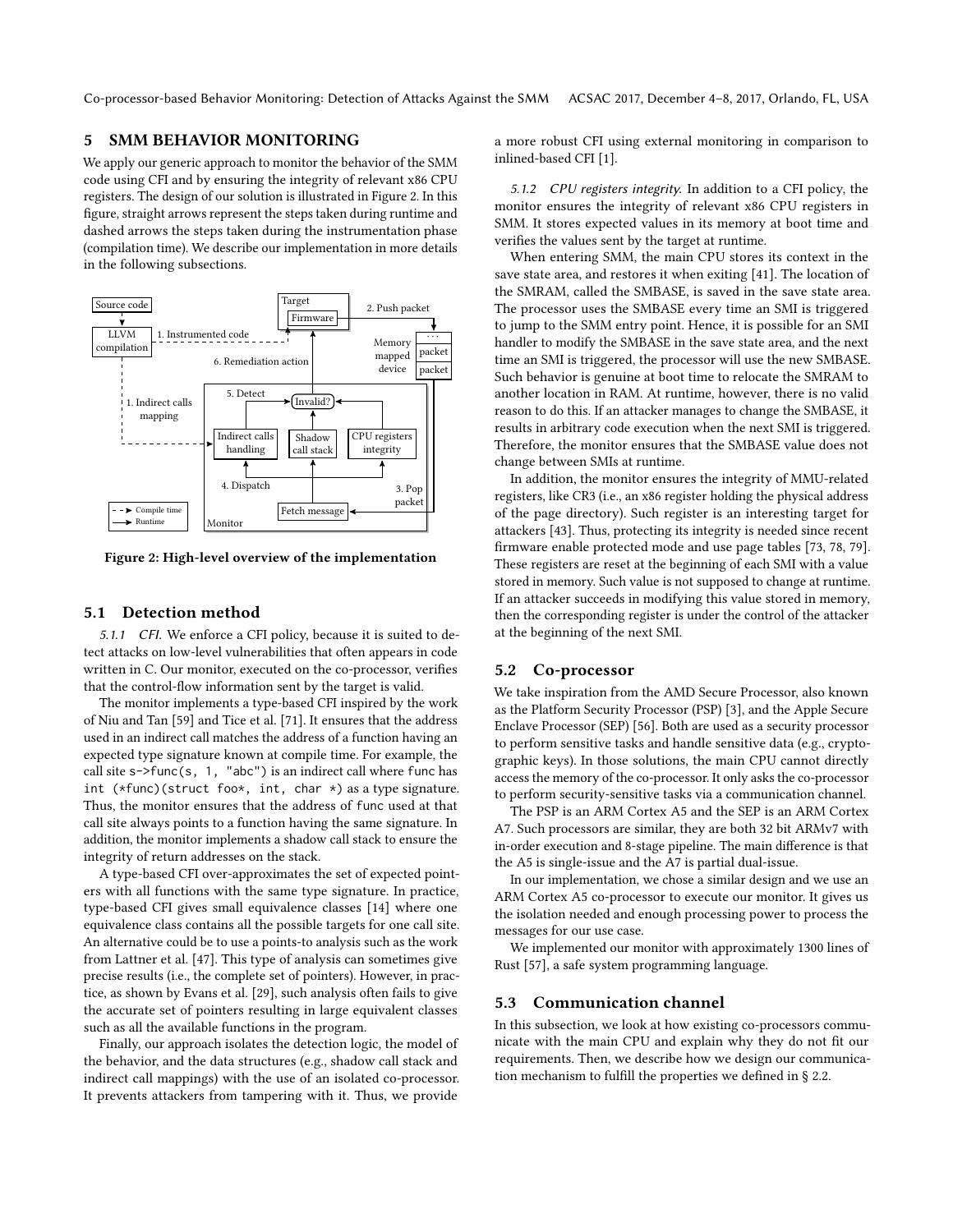5.3.1 Existing mechanisms. A major characteristic of the communication channel is its performance, especially its latency, as each message sent impacts the overall latency of SMI handlers.

The Intel BIOS Test Suite (BITS) defined the acceptable latency of an SMI to 150 µs [40]. Delgado and Karavanic [26] showed that, if the latency exceeds this threshold, it causes a degradation of performance (I/O throughput or CPU time) or user experience (e.g., severe drop in frame rates in game engines).

Both the PSP and the SEP use mailbox communication channels to send and receive messages with the main CPU [2, 56]. Mailboxes work as follows. One processor writes to a mailbox register, which triggers an interrupt in a second CPU. Upon receiving the interrupt, the second CPU executes code that fetches the value in the mailbox, processes the message, and then writes a response.

We could use such a mechanism to fulfill our security properties (CC1 and CC2) by making the SMM code wait until the co-processor acknowledged the message. Shelton [68] studied the latency of mailboxes on Linux and measured on average a 7500 cycles latency. For example, with a 2 GHz clock this gives <sup>3</sup>.<sup>75</sup> µs per message. Thus, not fulfilling the low-latency requirement (CC4).

Since the mechanism used by existing co-processors, like the PSP or the SEP, does not allow low latency communication while fulfilling our security requirements, we designed a specific hardware component to that end.

5.3.2 Restricted FIFO. We designed a restricted First In First Out (FIFO) queue between the main CPU and the co-processor. This FIFO is implemented as an additional hardware component connected to the main CPU and the co-processor, because we want to re-use existing processors without modifying them.

The goal of the FIFO is to store the messages sent by the target awaiting to be processed by the co-processor. The FIFO only allows the main CPU to push messages and the co-processor to pop them. The FIFO receives messages fragmented in packets. Only our FIFO handles the storage of the messages, the attacker does not have access to its memory, thus it cannot violate the integrity of the messages. We consider single-threaded access to the FIFO, since only one core handles the SMI, while other cores must wait [41].<sup>1</sup>

We are using a co-processor with less processing power than the main CPU and the monitor usually processes messages at a lower rate than their production. Thus, the FIFO could overflow. Such a case would happen if the monitored component would be continuously executing, which is not the case with SMM code. Most of the time the main CPU will execute code in kernel land or userland, which are not monitored and hence do not send any message. An SMI, on the other hand, will create a burst of messages when triggered. Hence, the only case where the FIFO could overflow is if an attacker deliberately triggered SMIs at very high rate, which would be detected as an attack.

We use a fast interconnect between the main CPU executing the monitored component and the FIFO. The precise interconnect depends on the CPU manufacturer. In the x86 world two major interconnects exist: QuickPath Interconnect (QPI) [39] from Intel and HyperTransport [35] from AMD.

These interconnects are used for inter-core or inter-processor communication and are specifically designed for low latency. For example, CPU manufacturers are using them to maintain cache coherency. Furthermore, they have been leveraged to perform CPUto-device communication [32, 53, 54]. The co-processor could be connected to the FIFO using these interconnects (using glue logic) or an interconnect with similar performance (e.g., AMBA [6]).

Our monitored component has a mapping between a physical address and the hardware component (i.e., the FIFO) allowing it to send packets via the interconnect. Routing tables are used by interconnects. Such routing tables are configured via a software interface (with kernel privileges) to decide where the packets are sent. Thus, as explained by Song et al. [69], it would be possible for an attacker to modify the routing tables to prevent the delivery of the messages to the FIFO. Such attack would be the premise of an attack against a vulnerable SMI handler. Therefore, at the beginning of each SMI, we enforce the mapping by overwriting the routing table in the SMM code to prevent such an attack.

In addition, the FIFO filters the messages by checking the SMI-ACT# signal of the CPU specifying whether the main CPU is in SMM or not [35, 41]. Hence, the monitor only processes messages sent in SMM and prevents an attacker from sending messages when the target is not executing (e.g., an attacker sending messages in kernel mode).

To summarize, this design fulfills the message integrity property (CC1), since the target can only push messages to the restricted FIFO. Moreover, if the queue is full it does not wrap over and the target enforces the routing table mapping. It fulfills the chronological order property (CC2), because it is a FIFO and there is no concurrent access to it while in SMM. In addition, it fulfills the exclusive access property (CC3), since we filter messages to ensure they only come from the SMM, the integrity of the instrumentation code is ensured with the use of page tables with write-protection enabled, and the attacker cannot forge messages without first being detected. Finally, we fulfill the last property (CC4) by using a low latency interconnect between the main CPU and the FIFO.

#### 5.4 Instrumentation

The instrumentation step of our implementation that modifies the SMM code is twofold: (1) an instrumentation to send CFI related information; and (2) an instrumentation to send information regarding x86 specific variables.

As previously stated, the goal of the instrumentation is to send information to the monitor. In comparison to other approaches where they inline some verifications in the instrumented code, we only use mov instructions to send packets to our FIFO.

5.4.1 CFI. We rely on LLVM 3.9 [46], a compilation framework widely used in the industry and the research community, to instrument the SMM code. We implement two LLVM passes with approximately 600 lines of C++ code.

The first pass enforces the backward-edge CFI (i.e., a shadow call stack). It instruments the SMM code to send one message at the prologue and epilogue of each function. Such message contains the return address stored on the stack.

<sup>&</sup>lt;sup>1</sup>At the beginning of each SMI, there is a synchronization code ensuring that only one core executes in SMM. This implies that we do not instrument the code responsible for the synchronization between the cores. Such code does not interact with any attacker-controlled data and cannot be influenced by the attacker, hence we trust it.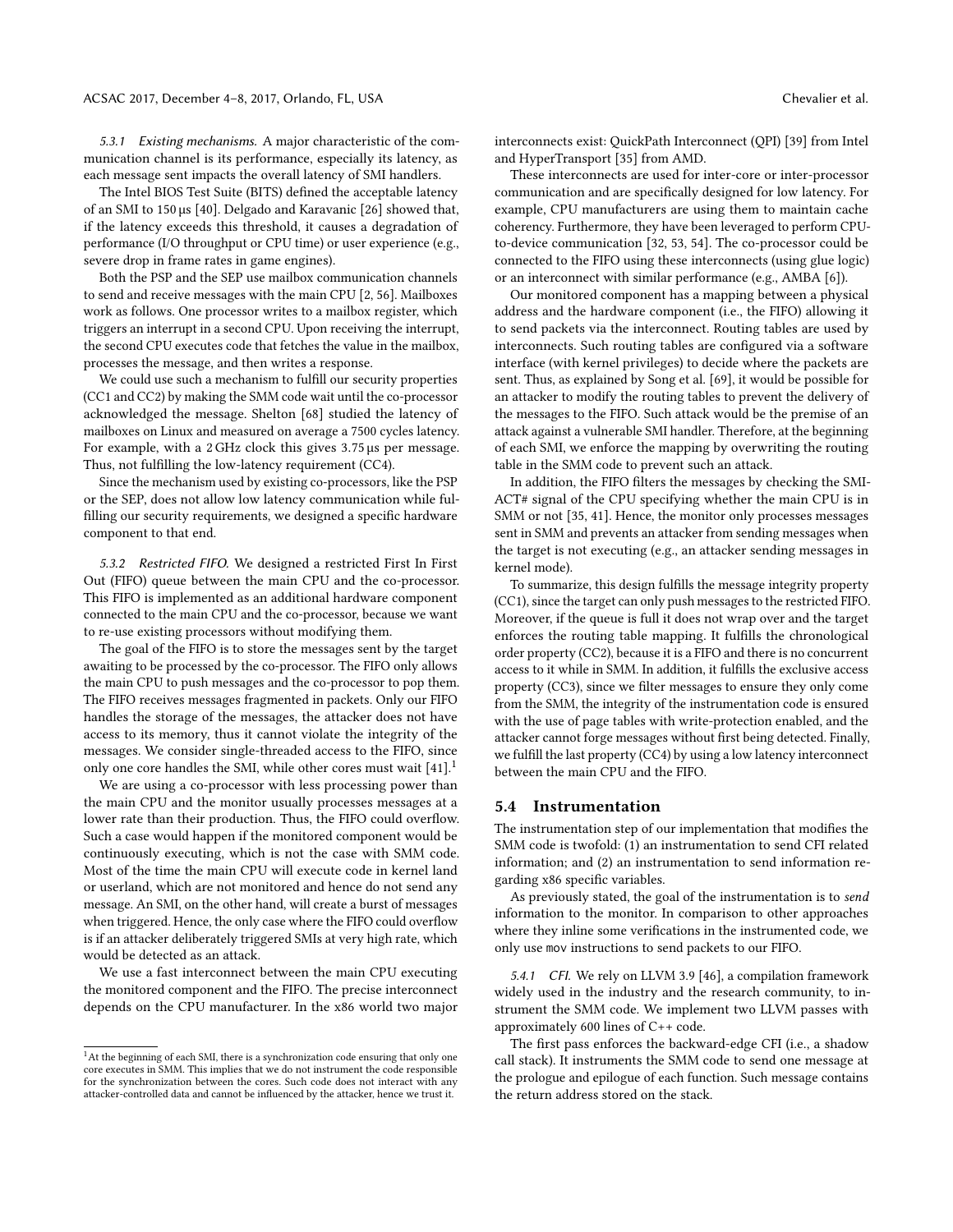The second pass enforces forward-edge CFI (i.e., indirect calls always branch to valid targets). For each indirect call site, we assign a unique identifier (CSID), we create a mapping between their CSID and the type signature of the function called, and we add this type into a set of types called indirectly (SIND). We instrument each indirect call site to send the CSID and the branch target address to the monitor before executing the indirect call.

Then, for each function whose type signature is in SIND, we add a mapping between the function offset in memory and its type. This mapping gives us all the functions that could be called indirectly with their type signature and offset in memory.



Figure 3: Mappings used to verify indirect calls messages

At the end of the build process, we provide two pieces of information: (1) a mapping between a CSID and a type; and (2) a mapping between an offset and the type of the function at that location. However, such information is not enough for the monitor to have the mapping at runtime. It only has the functions offset and not their final address in memory, hence the monitor needs the base address of the code used for the SMM. We provide this information to the monitor by instrumenting the firmware code to send the address during the initialization phase (before the SMRAM is locked). This way, at boot time, the monitor computes the final mapping by adding the offset to the corresponding base address.

Finally, as illustrated in Figure 3, the monitor can compute two mappings: (M1) a mapping between a CSID and its expected type; and (M2) a mapping between the address of a function and its type. Thanks to this information, the monitor can verify that the target address received in a message has the expected type according to the call site ID from the same message. The attacker can control the target address, but not the call site ID.

5.4.2 CPU registers integrity. We also instrument the SMM code to send some values related to x86 CPU registers. These values, such as SMBASE or the saved value of CR3, could be modified by an attacker to take control of the SMM or evade detection.

First, we add some code executed at boot time to send the current values to the monitor. Since there is no legitimate modification of these values at runtime, the monitor registers them. Secondly, we add some code executed at runtime to send the values at the end of each SMI.

## 6 EVALUATION

We evaluated our approach on two real-world implementations of code running in SMM. We first conducted a security evaluation of our approach using QEMU, as described in § 6.2. Then, we used the

gem5 simulator to evaluate the runtime overhead of our approach, as detailed in § 6.3.

We used a simulation-based prototype in order to have enough flexibility in exploring the hardware architecture, in a manner that would have been difficult to achieve using real hardware, such as FPGA-based solutions.<sup>2</sup> A simulation allows us to simulate an interconnect and to simulate the delay it takes for the main CPU to send one packet to the restricted FIFO.

#### 6.1 Experimental setup

We used EDK II [70] and coreboot [21], two real-world implementations of code running in SMM. EDK II is an open source UEFI compliant firmware used as the foundation for most vendor-based firmware. Coreboot is an open source firmware performing hardware initialization before executing a payload (e.g., legacy BIOS or UEFI compliant firmware). We built this firmware using our LLVM toolchain and we only instrumented the SMM related code.

6.1.1 Simulator and emulator. We both used a simulator and an emulator to validate our approach. The main goal of emulators is to be as feature-compatible as possible. However, they are not cycleaccurate and does not try to model accurately the performance of x86 or ARM platforms. Simulators, on the other hand, try to model accurately the performance of the platforms they simulate, but often do not implement all their features (e.g., no possibility to lock the SMRAM). Therefore, we use emulators to have all the SMM features, which is mandatory for security evaluation, and simulators to model accurately the performance of our implementation.

For the security evaluation, we used the QEMU 2.5.1 [9] emulator. We modified QEMU to emulate our communication channel.

We used the gem5 [10] cycle-accurate simulator to estimate the performance impact both on the main CPU by modeling an x86 system, and on the co-processor by modeling an ARM Cortex A5. Butko et al. [15] evaluated that gem5 gave a performance prediction with a 20% error on average.

We modified gem5 to simulate our FIFO communication channel. It allowed us to specify the delay (in nanoseconds) it takes to send or receive information from it. We give the parameters used for gem5 in Appendix A.

6.1.2 Simulated communication channel delay. We relied on previous studies on interconnects [18, 53] to estimate the delay of the communication channel.

Litz et al. [53] encountered a latency between 36 to 64 cycles to send one packet with HyperTransport on a CPU-FPGA platform.<sup>3</sup> Even with a small clock rate, for example 500 MHz, we can expect a latency of around 72 to 128 ns, close to an uncached memory access. Choi et al. [18] have similar results with QPI-based platforms.4

Hence, we simulated a delay of 128 ns to send one packet. This corresponds to the worst-case scenario to send one packet. Since the reference latency we have for AMD HyperTransport and Intel

<sup>&</sup>lt;sup>2</sup> At the time of writing, to the best of our knowledge, there is no off-the-shelf FPGA-based solutions with direct access to HyperTransport or Intel QPI commercially available.

 $^3$  Litz et al. [53] designed an FPGA card with the HTX3 interface, which is needed for point-to-point communication with HyperTransport. Xilinx used to sell such products but they are now discontinued.

<sup>&</sup>lt;sup>4</sup>Choi et al. [18] had access to a QPI-based CPU-FPGA platform thanks to a collaboration between Intel and academics at that time.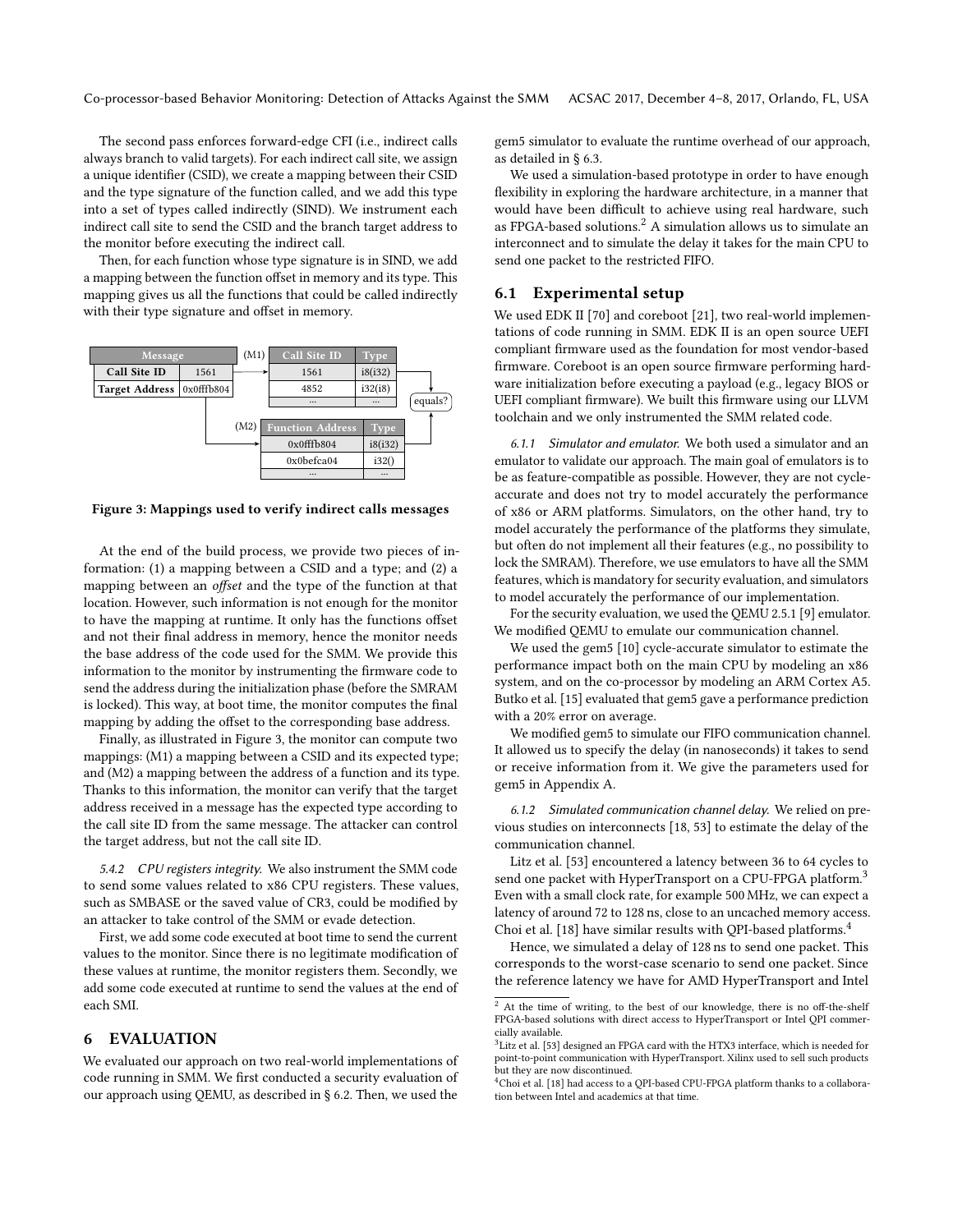QPI are for FPGA prototypes, lower latencies are expected with an ASIC implementation.

Furthermore, since we use a point-to-point connection, we did not consider a fluctuation of the latency. Moreover, as explained in § 5.3.2, only one core of the main CPU is running while in SMM.

Finally, we simulate the same interconnect and delay between the main CPU and the FIFO, and between the co-processor and the FIFO.5

6.1.3 SMI handlers. For our performance evaluation, we used SMI handlers from EDK II and coreboot. EDK II does not implement any hardware initialization nor vendor-related SMI handlers. At the time of writing, most of SMI handlers available in EDK II at runtime are dependent on hardware components that cannot be easily simulated (e.g., an Opal device or a TPM chip).

In our evaluation, we used the VariableSmm SMI handlers from EDK II. They manage variables within the SMM [77] thanks to four different handlers: GetVariable, SetVariable, QueryVariableInfo and GetNextVariableName (GNVN).

Since coreboot provides hardware initialization and vendorrelated SMI handlers, we use them for our evaluation. In addition, these handlers communicate with devices, which can be simulated with gem5. A majority of these handlers are simpler compared to the VariableSmm SMI handlers. We used three SMI handlers for the Intel ICH4 i82801 $gx^6$  and two for the AMD Agesa Hudson southbridge.<sup>7</sup> These SMI handlers process hardware events such as pressing the power button (PM1), General Purpose Events (GPE), Advanced Power Management Control (APMC) events, or Total Cost of Ownership (TCO) events.

## 6.2 Security evaluation

There is no public dataset of vulnerable SMM code, in contrast to userland applications. Attacks targeting the SMM are highly specific to the architecture and to the proprietary code of the platform. Such code is therefore not publicly available and would not execute on our experimental setup, thus cannot be used to test our solution.

Consequently, we have implemented SMI handlers with vulnerabilities similar to previously disclosed ones (see § 3.2) affecting real-world firmware. We reproduced attacks exploiting the following vulnerabilities giving arbitrary execution: (1) A buffer overflow in a SMI handler allowing an attacker to modify the return address stored on the stack [44]; (2) An arbitrary write allowing an attacker to modify a function pointer used in an indirect call [60]; (3) An arbitrary write allowing an attacker to modify the SMBASE [65]; and (4) An insecure indirect call where the function pointer is retrieved from a data structure controlled by the attacker [61].

As shown in Table 1, the monitor detected all these attacks as soon as it received and processed the messages, since these attacks modify the control-flow of the SMM code (i.e., its behavior). We did not encounter false positives, which is expected since we use a conservative strategy regarding indirect calls. Also, while bad software engineering practices using function type cast could

| Vulnerability          | <b>Attack Target</b>           | Security Advisories Detected                        |     |
|------------------------|--------------------------------|-----------------------------------------------------|-----|
|                        |                                | Buffer Overflow Return address CVE-2013-3582 [22]   | Yes |
|                        |                                | Arbitrary write Function pointer CVE-2016-8103 [23] | Yes |
| Arbitrary write SMBASE |                                | LEN-4710 [50]                                       | Yes |
| Insecure call          | Function pointer LEN-8324 [51] |                                                     | Yes |

Table 1: Effectiveness of our approach against state-of-theart attacks

introduce false positives, we did not encounter such case in the code we evaluated, as no function cast was present.

While our implementation detects these intrusions, an attacker could theoretically bypass our solution. First, by managing to send multiple forged packets without any other legitimate packets being sent in the middle. Second, doing so without redirecting the controlflow to send these forged packets (an attack out of our threat model, see § 4).

Finally, our CFI implementation performs a sound analysis to recover the potential targets of an indirect call. Therefore, the analysis is not complete and it would be possible for an attacker to redirect the control flow to a function that should have never been called, but that has the expected type signature. Nonetheless, we argue that a type-based CFI increases the difficulty for the attacker, since the only available targets for an indirect call are a subset of the existing functions within the SMRAM with the right type signature. Our analysis with EDK II gave 158 equivalence classes of size 1, 24 of size 2, 42 of size 3, 2 of size 5, 1 of size 9, and 1 of size 13. As mentioned by Burow et al. [14], a high number of small equivalence classes provides a precise CFG. A way to improve the precision of the CFG would be to combine our static analysis (providing some context-sensitivity with the type information), with a points-to analysis, such as the work from Lattner et al. [47]. Such points-to analysis can sometimes give the complete set of the functions being called at an indirect call site. An idea would be that if the points-to analysis gives a complete set, the monitor uses this information to validate an indirect call, otherwise it uses the over-approximation of the type signature.

#### 6.3 Performance evaluation

As explained in § 5.3.1, the time spent in SMM is limited (threshold of 150 µs) [26, 40]. On that account, we evaluated the running time overhead of our solution on SMI handlers for the main CPU. We also evaluated the time it takes for the co-processor to process the messages sent by different SMI handlers. Thus, we can estimate the time between an intrusion, its detection, and remediation.

Finally, the size of firmware code is limited by the amount of flash (e.g., 8MB or 16MB). Thus, we evaluated the size of the firmware before and after our instrumentation.

6.3.1 Runtime overhead. The additional SMM code added with our instrumentation introduces two costs: the raw communication delay between the main CPU and the hardware FIFO; and the instrumentation overhead. The former is related to the time it takes the main CPU to push the packets to the FIFO. The latter is due to multiple factors, such as fetching and executing new instructions

<sup>&</sup>lt;sup>5</sup>In practice, one would need to use a similar interconnect or a glue logic for the ARM architecture.

<sup>6</sup>E.g., present on motherboards from Apple, ASUS, GIGABYTE, Intel or Lenovo.

<sup>7</sup>E.g., present on motherboards from AMD, ASUS, HP, Lenovo or MSI.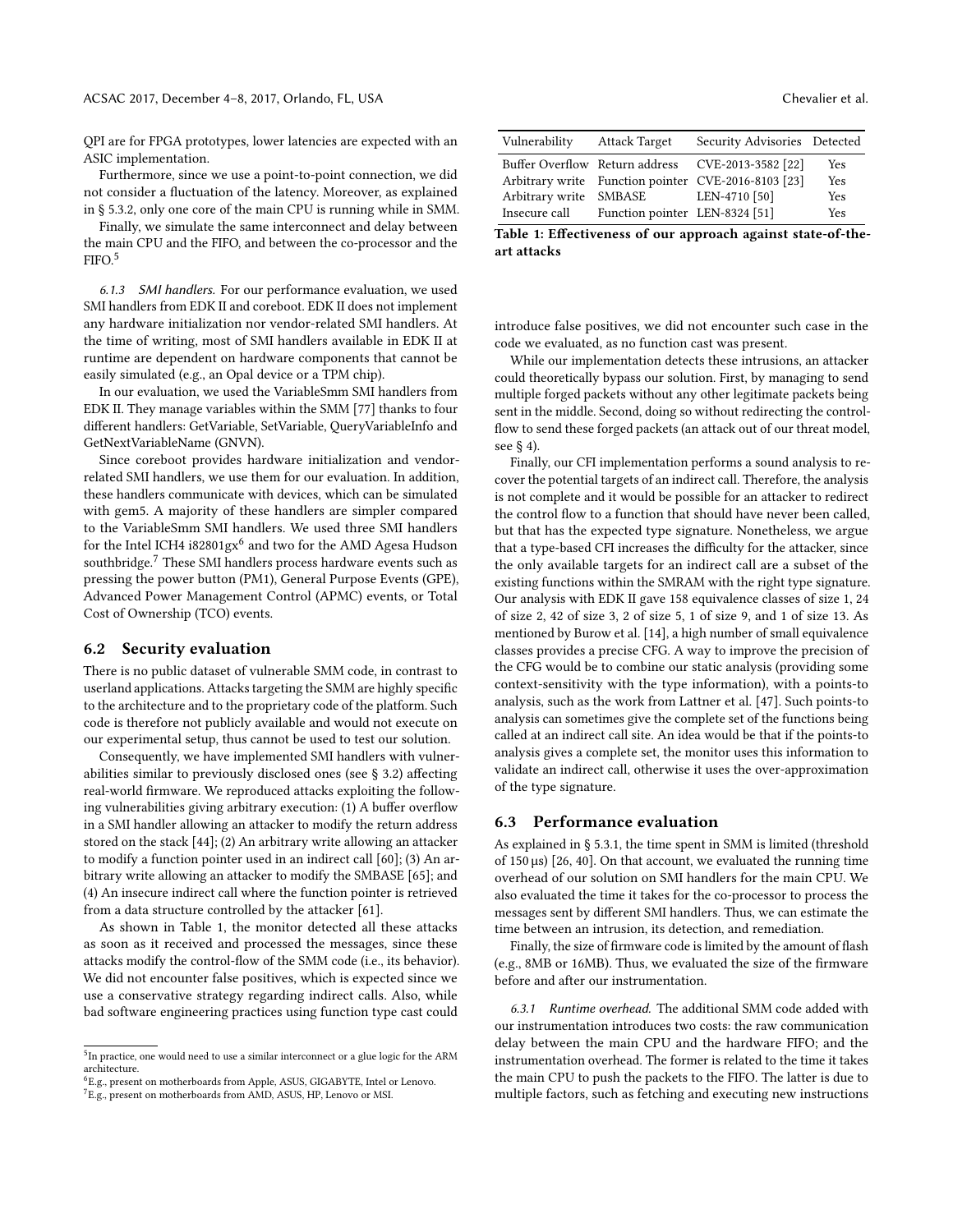or storing intermediate values resulting in register spilling (e.g., the return address of a function fetched from the stack).

We performed 100 executions of each SMI handler we selected for our evaluation (see § 6.1.3). For each SMI handler, we measured the time it takes for the original handler to execute, the cost of the communication, and the additional instrumentation overhead. The results we obtained are illustrated by Figure 4.

We see that even with a low latency of 128 ns there is a high overhead. It is due to the number of messages related to the shadow stack (see Table 2), while the number of messages for indirect calls or the integrity of the relevant CPU registers (SMBASE and CR3) are negligible. However, this overhead is below the 150 µs threshold [40] ensuring that the impact on the performance of the system is low and not noticeable for the user.

|                                | Number of packets sent |                |                                        |                               |
|--------------------------------|------------------------|----------------|----------------------------------------|-------------------------------|
| SMI Handler                    | stack<br>(SS)          | call<br>(IC)   | Shadow Indirect SMBASE<br>&CR3<br>(SC) | Total<br>number of<br>packets |
| EDK II                         |                        |                |                                        |                               |
| VariableSmm                    |                        |                |                                        |                               |
| SetVariable                    | 384                    | 4              | 4                                      | 392                           |
| GetVariable                    | 240                    | $\overline{4}$ | 4                                      | 248                           |
| QueryVariableInfo              | 299                    | $\overline{4}$ | 4                                      | 208                           |
| GetNextVariableName            | 212                    | 4              | 4                                      | 220                           |
| coreboot                       |                        |                |                                        |                               |
| Intel i82801gx<br>APMC/TCO/PM1 | 8                      | 2              | 4                                      | 14                            |
| AMD Agesa Hudson               |                        |                |                                        |                               |
| APMC/GPE                       | 4                      | 0              | 4                                      | 8                             |

Table 2: Number of packets sent during one SMI handler (Number of packets per message type: SS=2, IC=2, SC=4)

6.3.2 Co-processor performance. We measured the time it takes for the monitor to process all the messages generated by one execution of each SMI handler. We made an average of 1000 executions. Results are illustrated in Figure 5.

For each SMI handler there is at least a factor of 4 between the time it takes for the target to execute the instrumented SMI handler and the time it takes for the co-processor to process all the messages that have been sent by the instrumented SMI handler. For example, we see in Figure 4 that it takes around 52 µs to execute the SetVariable SMI handler, and in Figure 5 that it takes around 230 µs to process all the messages. This means that there is a delay between an intrusion and its detection, but such delay will be less than a millisecond. Hence, the co-processor could start a remediation action within one millisecond after an intrusion occurred.

In our threat model, the attacker already has kernel privileges before attacking the SMM code. Our objective is not to detect intrusions that could have been done solely with kernel privileges, such as leaking confidential data. We consider that the final objective of the attacker is to remain persistent in the system even in the case of a reboot. In this case, the remediation action does not have

to be taken immediately. This remediation would not prevent the intrusion, but will recover to a safe state.

6.3.3 Firmware size. For EDK II, our instrumentation added 17408 bytes to the firmware code. However, firmware is compressed before being stored in the flash and only a subset of the firmware is related to the SMM. We measured a 0.6% increase in size of the compressed firmware. Thus, our instrumentation incurs an acceptable overhead in terms of size for the firmware.

For coreboot, our instrumentation added 568 bytes for the AMD Agesa Hudson SMI handlers and 3448 bytes for the Intel i82801gx SMI handlers. However, we were not able to measure the whole firmware size when building coreboot with our LLVM toolchain, since coreboot does not support clang as a compiler.<sup>8</sup> We built separately the SMI handlers from coreboot toolchain for our evaluation, but compiling the whole firmware (not just the SMM related code) is not possible.

## 7 RELATED WORK

|                          | Approach     |              |                |                      |             |             |                       |
|--------------------------|--------------|--------------|----------------|----------------------|-------------|-------------|-----------------------|
| Property                 | Jur approach | Copilot [63] | DeepWatch [13] | $\Xi$<br>HyperSentry | KI-Mon [48] | MGuard [55] | Hardware CFI [42, 49] |
| Can monitor SMM code     |              |              |                |                      |             |             |                       |
| Flexible                 |              |              |                |                      |             |             |                       |
| No semantic gap issue    |              |              |                |                      |             |             |                       |
| Detect transient attacks |              |              |                |                      |             |             |                       |
| No new/modified hardware |              |              |                |                      |             |             |                       |

Table 3: Comparison between our work and the related work.  $\bullet$ : has the property  $\circ$ : does not have the property

In this section, we discuss existing approaches to monitor lowlevel components such as firmware and kernels, using a hardwarebased approach. To the best of our knowledge, the only commercially available technology that offers SMM integrity monitoring is HP Sure Start [37, 38]. It uses the chipset and the CPU to monitor SMM code integrity and relies on additional hardware to take actions per a predefined policy. The details of its implementation, however, are not public. Thus, we cannot compare it in details to other approaches in the literature.

The other approaches presented are not necessarily focused on monitoring the SMM (i.e., the firmware), but they could be adapted to that aim. We can distinguish two different types of approaches: snapshot-based approaches are presented in § 7.1 and event-based approaches in § 7.2. We summarize the comparison between these approaches and our work in Table 3.

 $^8\rm{We}$  could measure the size of coreboot compiled with gcc, but the size varies when using clang or gcc.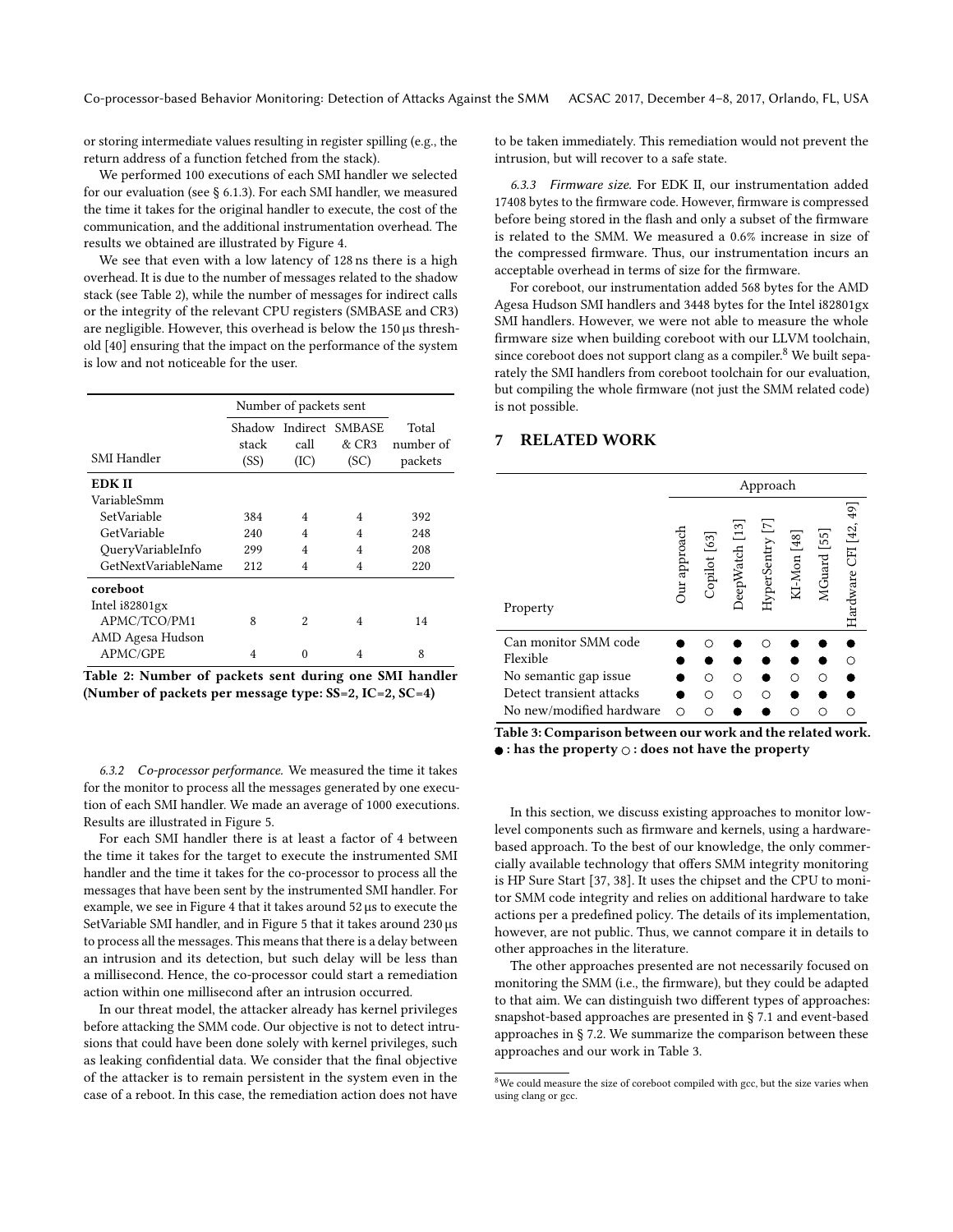

Figure 4: Time (in microseconds) to execute each SMI handler (averaged over 100 executions) with the original time, and the overhead divided between the communication overhead due to pushing packets to the FIFO and the instrumentation overhead.



Figure 5: Time (in microseconds) to process all the messages sent by one execution of each SMI handler for the coprocessor

#### 7.1 Snapshot-based approach

The first approach consists in taking periodic snapshots of all or any part of the target state and then to analyze these snapshots to detect intrusions.

To the best of our knowledge, Zhang et al. [81] were the first to propose a co-processor for intrusion detection using a snapshotbased approach. However, they did not implement their design.

Notable implementations of such approach are Copilot [63], DeepWatch [13], and HyperSentry [7]. Copilot is a kernel integrity monitor using a co-processor on a PCI card to take periodic snapshots of the main memory. The authors also described how to write rules describing the relationships between kernel objects to detect the presence of kernel rootkits [64]. Copilot, however, cannot monitor the SMM since it does not have access to SMRAM. Deep-Watch uses a similar approach to Copilot, but the monitor runs on an embedded core in the chipset, which allows the monitoring of the SMM. HyperSentry leverages the SMM to perform measurements giving access to the CPU-context, but it impedes its ability to monitor the SMM itself.

In general, these snapshot-based solutions are unable to detect transient attacks, where an attacker does not make persistent changes (e.g., one could erase its traces before each snapshot).

## 7.2 Event-driven approach

All the following event-driven approaches, like our approach, require a new specific hardware component or a modification of an existing hardware component.

Vigilare [58] snoops the memory bus traffic of the host by using an external hardware component to detect modifications of immutable regions of a kernel. This approach does not suffer from transient attacks: as soon as an illegal modification is made it is detected. KI-Mon [48], its successor, also monitors mutable kernel objects. MGuard [55] follows a similar approach, but incorporates the integrity monitor inside a DRAM DIMM device. One limitation, however, that affects these solutions, is their inability to access the CPU state of the host they are monitoring (semantic gap issue). Jang et al. [43] demonstrated the practicability of an evasion scheme by modifying the CR3 register. Our solution, while being event-driven, is not vulnerable to the CR3 attack since we monitor it as explained in § 5.4.2.

While our generic approach does not focus on CFI, our evaluation used CFI as a detection method to demonstrate the applicability of our approach. Thus, we compare our solution with hardware-based CFI approaches.

Lee et al. [49] use a co-processor and debugging features available in ARM processors to enforce CFI on the main CPU. Davi et al. [24] extend the instruction set of the processor to enforce a similar policy. A recent document from Intel [42] suggests that future Intel processors will have a backward-compatible CFI technology in hardware (and available for the SMM).

Hardware-based CFI approaches modify the processor or use additional hardware solely to enforce CFI. Our approach, on the other hand, is more flexible since different detection approaches could be implemented without modifying our hardware component. The flexibility of the solution is important, because the types of vulnerabilities exploited evolves over time.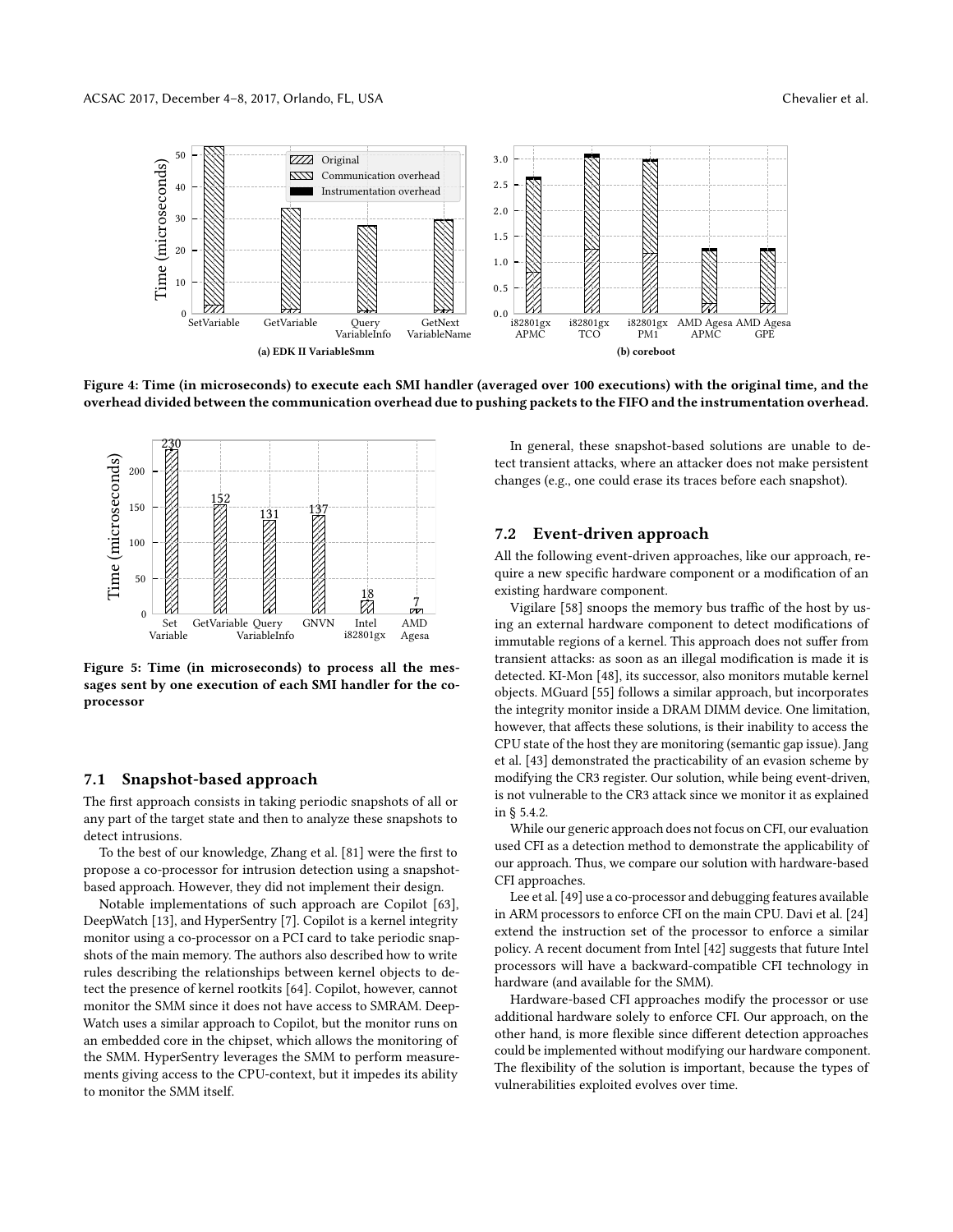Co-processor-based Behavior Monitoring: Detection of Attacks Against the SMM ACSAC 2017, December 4–8, 2017, Orlando, FL, USA

As discussed in § 3, CFI can be implemented without hardware modifications by inlining the detection logic inside the target. Our approach, however, isolates the critical parts of the detection process such as the shadow call stack and the indirect call mappings.

#### 8 CONCLUSION AND FUTURE WORK

In this work, we propose a new event-based approach for low-level software using three key components: a co-processor to isolate the monitor, a communication channel to reduce the semantic gap, and an instrumentation of the software to enforce the communication. We show that this approach can be followed to detect intrusions targeting SMM code by using CFI and by ensuring the integrity of relevant CPU registers (CR3 and SMBASE). However, it can implement different detection methods. Unlike other approaches, we solve the challenges of the semantic gap and the transient attacks while remaining flexible.

We implemented our approach by instrumenting and monitoring real-world firmware. The results show that we detect state-of-theart attacks against the SMM, while remaining below the 150 µs threshold, thus avoiding any noticeable impact on the user.

For future work, we would like to investigate how we could leverage such a co-processor-based monitor to (1) start remediation strategies and study the impact on the user experience; and (2) apply our approach to monitor other targets and use other detection methods. For example, our approach could be used to monitor ARM TrustZone secure world [4], since it offers a similar environment than SMM (e.g., a non-secure bit to know whether the CPU is in the secure world or not, like the SMIACT# signal).

#### A GEM5

| Parameter               |                              | x86                  | ARM Cortex A5                              |
|-------------------------|------------------------------|----------------------|--------------------------------------------|
| CPU Type                |                              | DerivO3Cpu           | $\mathrm{timing}^1$                        |
| Clock                   |                              | $2$ GHz              | 500 MHz                                    |
| Restricted FIFO latency |                              | $128$ ns             | $128$ ns                                   |
| Cache line size         |                              | 32 B                 | 32 B                                       |
| L1I                     | <b>Size</b><br>Associativity | 32 KB<br>2           | $16$ KB $^{ii}$<br>2                       |
|                         |                              |                      |                                            |
| L1 D                    | Size                         | 64 KB                | $16$ KB $\rm ii$                           |
|                         | Associativity                | 2                    | 4                                          |
| L2                      | <b>Size</b>                  | 2 <sub>MB</sub>      | 512 KB                                     |
|                         | Associativity                | 8                    | 8                                          |
| DRAM                    | Type<br><b>Size</b>          | DDR3 1600<br>1024 MB | LPDDR3_1600_ $x32$ <sup>iii</sup><br>10 MB |

 $^{\rm i}$  We use the timing model since the A5 is a single-issue in-order CPU and our evaluation mainly depends on load/store operations. ii The cache size has a range of options: 4 KB, 8 KB, 16 KB, 32 KB or 64 KB. iii Educated guess, based on the fact that this is a standard for low power consumption memory.

#### Table 4: Parameters used with gem5 for the x86 and the ARM simulation

In Table 4, we show the different parameters used to configure gem5 for the simulation of the main CPU and the co-processor. We use the default parameters of the out-of-order x86 simulation, except the CPU clock, which we set to a higher frequency. For the ARM Cortex simulation, we derived the parameters from the ARM technical reference manual [5].

### ACKNOWLEDGMENTS

The authors would like to thank and acknowledge the contribution of the following people (in alphabetical order) for their helpful comments, technical discussions, feedback and proofing of earlier versions of this paper: Vali Ali, Boris Balacheff, Pierre Belgarric, Rick Bramley, Chris Dalton, Carey Huscroft and Jeff Jeansonne. In addition, we would like to thank the anonymous reviewers for their feedback.

## **REFERENCES**

- [1] Martín Abadi, Mihai Budiu, Ulfar Erlingsson, and Jay Ligatti. 2005. Control-flow integrity. In Proceedings of the 12th ACM conference on Computer and Communications Security (CCS '05). ACM, Alexandria, VA, USA, 340–353.
- AMD. 2016. BIOS and Kernel Developer's Guide (BKDG) for AMD Family 16h Models 30h-3Fh Processors. Advanced Micro Devices, Inc.
- [3] AMD TATS BIOS Development Group. 2013. AMD Security and Server innovation. (March 2013). UEFI PlugFest.
- [4] ARM. 2009. ARM Security Technology: Building a Secure System using TrustZone Technology. ARM.
- [5] ARM. 2016. ARM Cortex-A5 Technical Reference Manual. ARM.
- [6] ARM. 2017. AMBA Specifications. (2017). Retrieved September 10th, 2017 from <https://www.arm.com/products/system-ip/amba-specifications>
- [7] Ahmed M Azab, Peng Ning, Zhi Wang, Xuxian Jiang, Xiaolan Zhang, and Nathan C Skalsky. 2010. HyperSentry: enabling stealthy in-context measurement of hypervisor integrity. In Proceedings of the 17th ACM Conference on Computer and Communications Security (CCS '10). ACM, Chicago, IL, USA, 38–49.
- [8] Oleksandr Bazhaniuk, Yuriy Bulygin, Andrew Furtak, Mikhail Gorobets, John Loucaides, Alexander Matrosov, and Mickey Shkatov. 2015. A new class of vulnerabilities in SMI handlers. (2015). CanSecWest, Vancouver, Canada.
- [9] Fabrice Bellard. 2005. QEMU, a Fast and Portable Dynamic Translator. In Proceedings of the Annual Conference on USENIX Annual Technical Conference (ATEC '05). USENIX Association, Anaheim, CA, USA, 41–46.
- [10] Nathan Binkert, Bradford Beckmann, Gabriel Black, Steven K Reinhardt, Ali Saidi, Arkaprava Basu, Joel Hestness, Derek R Hower, Tushar Krishna, Somayeh Sardashti, et al. 2011. The gem5 simulator. ACM SIGARCH Computer Architecture News 39, 2 (2011), 1–7.
- [11] Tyler Bletsch, Xuxian Jiang, Vince W Freeh, and Zhenkai Liang. 2011. Jumporiented programming: a new class of code-reuse attack. In Proceedings of the 6th ACM Symposium on Information, Computer and Communications Security (ASIACCS '11). ACM, Hong Kong, China, 30–40.
- [12] Yuriy Bulygin, Oleksandr Bazhaniuk, Andrew Furtak, John Loucaides, and Mikhail Gorobets. 2017. BARing the System: New vulnerabilities in Coreboot  $\&$ UEFI based systems. (2017). REcon Brussels.
- [13] Yuriy Bulygin and David Samyde. 2008. Chipset based approach to detect virtualization malware. (2008). Black Hat USA.
- [14] Nathan Burow, Scott A Carr, Joseph Nash, Per Larsen, Michael Franz, Stefan Brunthaler, and Mathias Payer. 2017. Control-flow integrity: Precision, security, and performance. ACM Computing Surveys (CSUR) 50, 1 (2017), 16.
- [15] Anastasiia Butko, Florent Bruguier, Abdoulaye Gamatié, Gilles Sassatelli, David Novo, Lionel Torres, and Michel Robert. 2016. Full-System Simulation of big. LITTLE Multicore Architecture for Performance and Energy Exploration. In Proceedings of the 10th International Symposium on Embedded Multicore/Manycore Systems-on-Chip (MCSoC). IEEE Computer Society, 201–208.
- [16] Nicholas Carlini, Antonio Barresi, Mathias Payer, David Wagner, and Thomas R Gross. 2015. Control-flow bending: On the effectiveness of control-flow integrity. In Proceedings of the 24th USENIX Security Symposium (SEC'15). USENIX Association, Washington, D.C., USA, 161–176.
- [17] Stephen Checkoway, Lucas Davi, Alexandra Dmitrienko, Ahmad-Reza Sadeghi, Hovav Shacham, and Marcel Winandy. 2010. Return-oriented programming without returns. In Proceedings of the 17th ACM Conference on Computer and Communications Security (CCS '10). ACM, Chicago, IL, USA, 559–572.
- [18] Young-kyu Choi, Jason Cong, Zhenman Fang, Yuchen Hao, Glenn Reinman, and Peng Wei. 2016. A Quantitative Analysis on Microarchitectures of Modern CPU-FPGA Platforms. In Proceedings of the 53rd Annual Design Automation Conference (DAC '16). ACM, Austin, TX, USA, Article 109, 6 pages.
- [19] David Cooper, William Polk, Andrew Regenscheid, and Murugiah Souppaya. 2011. BIOS protection guidelines. NIST Special Publication 800 (2011), 147.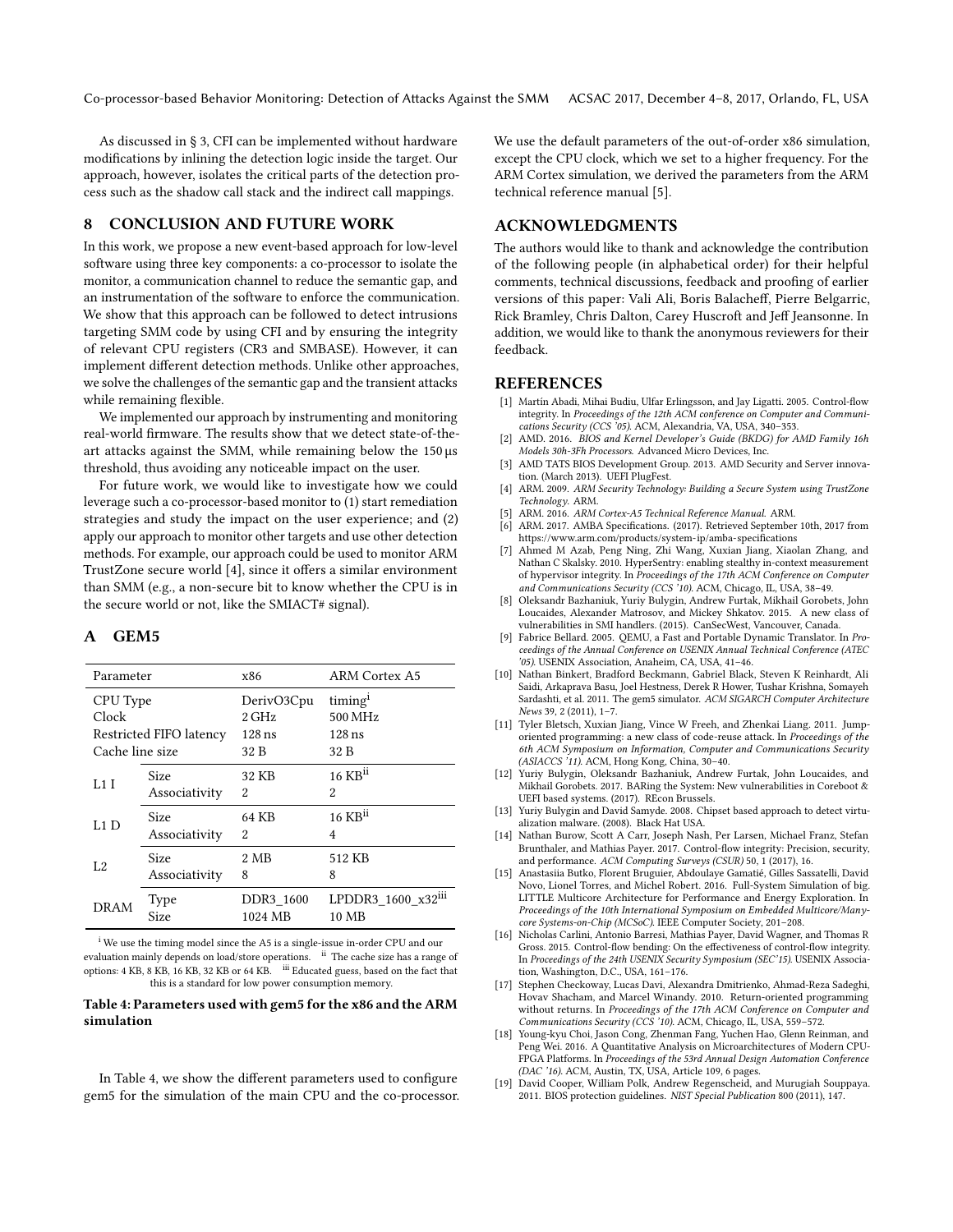- [20] core collapse. 2009. ASUS Eee PC and other series: BIOS SMM privilege escalation vulnerabilities. (Aug. 2009). Retrieved January 26, 2017 from [http:](http://www.securityfocus.com/archive/1/505590) [//www.securityfocus.com/archive/1/505590](http://www.securityfocus.com/archive/1/505590)
- [21] The coreboot community. 2017. coreboot. (2017). Retrieved February 27, 2017 from<https://www.coreboot.org/>
- [22] CVE-2013-3582 2013. CVE-2013-3582. (May 2013). Retrieved June 1st, 2017 from <https://cve.mitre.org/cgi-bin/cvename.cgi?name=CVE-2013-3582>
- [23] CVE-2016-8103 2016. CVE-2016-8103. (Sept. 2016). Retrieved June 1st, 2017 from <https://cve.mitre.org/cgi-bin/cvename.cgi?name=CVE-2016-8103>
- [24] Lucas Davi, Matthias Hanreich, Debayan Paul, Ahmad-Reza Sadeghi, Patrick Koeberl, Dean Sullivan, Orlando Arias, and Yier Jin. 2015. HAFIX: Hardware-assisted flow integrity extension. In Proceedings of the 52nd Annual Design Automation Conference. ACM, 74.
- [25] Lucas Davi and Fabian Monrose. 2014. Stitching the gadgets: On the ineffectiveness of coarse-grained control-flow integrity protection. In Proceedings of the 23rd USENIX Security Symposium. USENIX Association, San Diego, CA, USA, 401–416.
- [26] Brian Delgado and Karen L Karavanic. 2013. Performance implications of System Management Mode. In IEEE International Symposium on Workload Characterization (IISWC). IEEE Computer Society, 163–173.
- [27] Loïc Duflot, Olivier Levillain, Benjamin Morin, and Olivier Grumelard. 2009. Getting into the SMRAM: SMM Reloaded. (2009). CanSecWest, Vancouver, Canada.
- [28] Shawn Embleton, Sherri Sparks, and Cliff C Zou. 2013. SMM rootkit: a new breed of OS independent malware. Security and Communication Networks 6, 12 (2013), 1590–1605.
- [29] Isaac Evans, Fan Long, Ulziibayar Otgonbaatar, Howard Shrobe, Martin Rinard, Hamed Okhravi, and Stelios Sidiroglou-Douskos. 2015. Control jujutsu: On the weaknesses of fine-grained control flow integrity. In Proceedings of the 22nd ACM SIGSAC Conference on Computer and Communications Security. ACM, Denver, CO, USA, 901–913.
- [30] UEFI Forum. 2016. UEFI Platform Initialization Specification. Version 1.5.
- [31] Ivan Fratrić. 2012. ROPGuard: Runtime prevention of return-oriented programming attacks. Technical Report.
- [32] Holger Fröning, Mondrian Nüssle, Heiner Litz, Christian Leber, and Ulrich Brüning. 2013. On achieving high message rates. In Proceedings of the 13th International Symposium on Cluster, Cloud and Grid Computing (CCGrid). IEEE Computer Society, Los Alamitos, CA, USA, 498–505.
- [33] Sean Gallagher. 2013. Your USB cable, the spy: Inside the NSA's cat-alog of surveillance magic. Ars Technica. (31 Dec. 2013). Retrieved March 1, 2017 from [https://arstechnica.com/information-technology/2013/12/](https://arstechnica.com/information-technology/2013/12/inside-the-nsas-leaked-catalog-of-surveillance-magic/) [inside-the-nsas-leaked-catalog-of-surveillance-magic/](https://arstechnica.com/information-technology/2013/12/inside-the-nsas-leaked-catalog-of-surveillance-magic/)
- [34] Trusted Computing Group. 2011. TPM Main, Part 1 Design Principles. Trusted Computing Group.
- [35] Brian Holden, Don Anderson, Jay Trodden, and Maryanne Daves. 2008. Hyper-Transport 3.1 Interconnect Technology. MindShare Press.
- [36] HP Inc. 2016. HP Sure Start: Automatic Firmware Intrusion Detection and Repair System. Technical Report. HP Inc. [http://h10032.www1.hp.com/ctg/Manual/](http://h10032.www1.hp.com/ctg/Manual/c05163901) [c05163901](http://h10032.www1.hp.com/ctg/Manual/c05163901)
- [37] HP Inc. 2017. HP Sure Start Gen3. Technical Report. HP Inc. [http://www8.hp.](http://www8.hp.com/h20195/v2/GetPDF.aspx/4AA6-9339ENW.pdf) [com/h20195/v2/GetPDF.aspx/4AA6-9339ENW.pdf](http://www8.hp.com/h20195/v2/GetPDF.aspx/4AA6-9339ENW.pdf)
- [38] HP Inc. 2017. HP Sure Start with Runtime Intrusion Detection. Technical Report. HP Inc.<http://www8.hp.com/h20195/v2/GetPDF.aspx/4AA6-9340ENW.pdf>
- [39] Intel Corporation. 2009. Introduction to the Intel Quickpath Interconnect. (June 2009).
- [40] Intel Corporation. 2011. bits-365. (March 2011). Retrieved January 26, 2017 from <https://biosbits.org/news/bits-365/>
- [41] Intel Corporation. 2015. System Management Mode. In Intel® 64 and IA-32 Architectures Software Developer's Manual. Chapter 34.
- [42] Intel Corporation. 2016. Control-flow Enforcement Technology Preview. (June 2016).
- [43] Daehee Jang, Hojoon Lee, Minsu Kim, Daehyeok Kim, Daegyeong Kim, and Brent Byunghoon Kang. 2014. ATRA: Address Translation Redirection Attack against Hardware-based External Monitors. In Proceedings of the 2014 ACM SIGSAC Conference on Computer and Communications Security. ACM, Scottsdale, AZ, USA, 167–178.
- [44] Corey Kallenberg, John Butterworth, Xeno Kovah, and C Cornwell. 2013. Defeating Signed BIOS Enforcement. (2013). EkoParty, Buenos Aires.
- [45] Xeno Kovah and Corey Kallenberg. 2015. How Many Million BIOSes Would you Like to Infect? (2015). CanSecWest.
- [46] Chris Lattner and Vikram Adve. 2004. LLVM: A Compilation Framework for Lifelong Program Analysis & Transformation. In Proceedings of the International Symposium on Code Generation and Optimization: Feedback-directed and Runtime Optimization (CGO '04). IEEE Computer Society, San Jose, CA, USA, 75–88. [http:](http://llvm.org/) [//llvm.org/](http://llvm.org/)
- [47] Chris Lattner, Andrew Lenharth, and Vikram Adve. 2007. Making Context-Sensitive Points-to Analysis with Heap Cloning Practical For The Real World.

In Proceedings of the 2007 ACM SIGPLAN Conference on Programming Language Design and Implementation (PLDI '07). San Diego, California.

- [48] Hojoon Lee, Hyungon Moon, Daehee Jang, Kihwan Kim, Jihoon Lee, Yunheung Paek, and Brent ByungHoon Kang. 2013. KI-Mon: A Hardware-assisted Eventtriggered Monitoring Platform for Mutable Kernel Object. In Proceedings of the 22th USENIX Security Symposium. USENIX Association, Washington, D.C., USA, 511–526.
- [49] Yongje Lee, Ingoo Heo, Dongil Hwang, Kyungmin Kim, and Yunheung Paek. 2015. Towards a Practical Solution to Detect Code Reuse Attacks on ARM Mobile Devices. In Proceedings of the Fourth Workshop on Hardware and Architectural Support for Security and Privacy (HASP '15). ACM, Portland, OR, USA, Article 3, 8 pages.
- [50] LEN-4710 2016. Lenovo Security Advisory: LEN-4710. (Sept. 2016). Retrieved June 1st, 2017 from [https://support.lenovo.com/us/en/product\\_security/len\\_4710](https://support.lenovo.com/us/en/product_security/len_4710)
- [51] LEN-8324 2016. Lenovo Security Advisory: LEN-8324. (Nov. 2016). Retrieved June 1st, 2017 from<https://support.lenovo.com/us/en/solutions/len-8324>
- [52] Philippe Lin. 2013. Hacking Team Uses UEFI BIOS Rootkit to Keep RCS 9 Agent in Target Systems. TrendLabs Security Intelligence Blog. (13 July 2013). Retrieved May 5, 2017 from [https://blog.trendmicro.com/trendlabs-security-intelligence/](https://blog.trendmicro.com/trendlabs-security-intelligence/hacking-team-uses-uefi-bios-rootkit-to-keep-rcs-9-agent-in-target-systems/) [hacking-team-uses-uefi-bios-rootkit-to-keep-rcs-9-agent-in-target-systems/](https://blog.trendmicro.com/trendlabs-security-intelligence/hacking-team-uses-uefi-bios-rootkit-to-keep-rcs-9-agent-in-target-systems/)
- [53] Heiner Litz, Holger Froening, Mondrian Nuessle, and Ulrich Bruening. 2008. VELO: A novel communication engine for ultra-low latency message transfers. In Proceedings of the 37th International Conference on Parallel Processing. IEEE Computer Society, 238–245.
- [54] Heiner Litz, Maximilian Thuermer, and Ulrich Bruening. 2010. TCCluster: A Cluster Architecture Utilizing the Processor Host Interface as a Network Interconnect. In Proceedings of the International Conference on Cluster Computing (CLUSTER). IEEE Computer Society, 9–18.
- [55] Ziyi Liu, JongHyuk Lee, Junyuan Zeng, Yuanfeng Wen, Zhiqiang Lin, and Weidong Shi. 2013. CPU Transparent Protection of OS Kernel and Hypervisor Integrity with Programmable DRAM. In Proceedings of the 40th Annual International Symposium on Computer Architecture (ISCA '13). ACM, Tel-Aviv, Israel, 392–403.
- [56] Tarjei Mandt, Mathew Solnik, and David Wang. 2016. Demystifying the Secure Enclave Processor. In Black Hat Las Vegas.
- [57] Nicholas D. Matsakis and Felix S. Klock, II. 2014. The Rust Language. In Proceedings of the 2014 ACM SIGAda Annual Conference on High Integrity Language Technology (HILT '14). ACM, Portland, OR, USA, 103–104.<https://www.rust-lang.org/>
- [58] Hyungon Moon, Hojoon Lee, Jihoon Lee, Kihwan Kim, Yunheung Paek, and Brent Byunghoon Kang. 2012. Vigilare: Toward Snoop-based Kernel Integrity Monitor. In Proceedings of the ACM Conference on Computer and Communications Security (CCS '12). ACM, Vienna, Austria, 28–37.
- [59] Ben Niu and Gang Tan. 2014. Modular control-flow integrity. ACM SIGPLAN Notices 49, 6 (2014), 577–587.
- [60] Dmytro Oleksiuk. 2016. Exploiting AMI Aptio firmware on example of Intel NUC. (October 2016). Retrieved May 19, 2017 from [http://blog.cr4.sh/2016/10/](http://blog.cr4.sh/2016/10/exploiting-ami-aptio-firmware.html) [exploiting-ami-aptio-firmware.html](http://blog.cr4.sh/2016/10/exploiting-ami-aptio-firmware.html)
- [61] Dmytro Oleksiuk. 2016. Exploring and exploiting Lenovo firmware secrets. (June 2016). Retrieved January 30, 2017 from [http://blog.cr4.sh/2016/06/](http://blog.cr4.sh/2016/06/exploring-and-exploiting-lenovo.html) [exploring-and-exploiting-lenovo.html](http://blog.cr4.sh/2016/06/exploring-and-exploiting-lenovo.html)
- [62] PaX Team. 2015. RAP: RIP ROP. (Oct. 2015). H2HC.
- [63] Nick L. Petroni, Jr., Timothy Fraser, Jesus Molina, and William A. Arbaugh. 2004. Copilot - a Coprocessor-based Kernel Runtime Integrity Monitor. In Proceedings of the 13th USENIX Security Symposium. USENIX Association, San Diego, CA, USA, 179–194.
- [64] Nick L Petroni Jr, Timothy Fraser, AAron Walters, and William A Arbaugh. 2006. An Architecture for Specification-Based Detection of Semantic Integrity Violations in Kernel Dynamic Data. In Proceedings of the 15th USENIX Security Symposium. USENIX Association, Vancouver, B.C., Canada.
- [65] Bruno Pujos. 2016. SMM unchecked pointer vulnerability. (May 2016). Retrieved May 19, 2017 from [http://esec-lab.sogeti.com/posts/2016/05/30/](http://esec-lab.sogeti.com/posts/2016/05/30/smm-unchecked-pointer-vulnerability.html) [smm-unchecked-pointer-vulnerability.html](http://esec-lab.sogeti.com/posts/2016/05/30/smm-unchecked-pointer-vulnerability.html)
- [66] Ryan Roemer, Erik Buchanan, Hovav Shacham, and Stefan Savage. 2012. Returnoriented programming: Systems, languages, and applications. ACM Transactions on Information and System Security (TISSEC) 15, 1 (2012), 2.
- [67] Xiaoyu Ruan. 2014. Boot with Integrity, or Don't Boot. In Platform Embedded Security Technology Revealed: Safeguarding the Future of Computing with Intel Embedded Security and Management Engine. Apress, Berkeley, CA, USA, Chapter 6, 143–163.
- [68] Benjamin H Shelton. 2013. Popcorn Linux: enabling efficient inter-core communication in a Linux-based multikernel operating system. Master's thesis. Virginia Polytechnic Institute and State University.
- [69] WonJun Song, John Kim, Jae-Wook Lee, and Dennis Abts. 2014. Security vulnerability in processor-interconnect router design. In Proceedings of the 2014 ACM SIGSAC Conference on Computer and Communications Security (CCS '14). ACM, Scottsdale, AZ, USA, 358–368.
- [70] Tianocore. 2017. EDK II. (2017). Retrieved January 26, 2017 from [http://www.](http://www.tianocore.org/edk2/) [tianocore.org/edk2/](http://www.tianocore.org/edk2/)